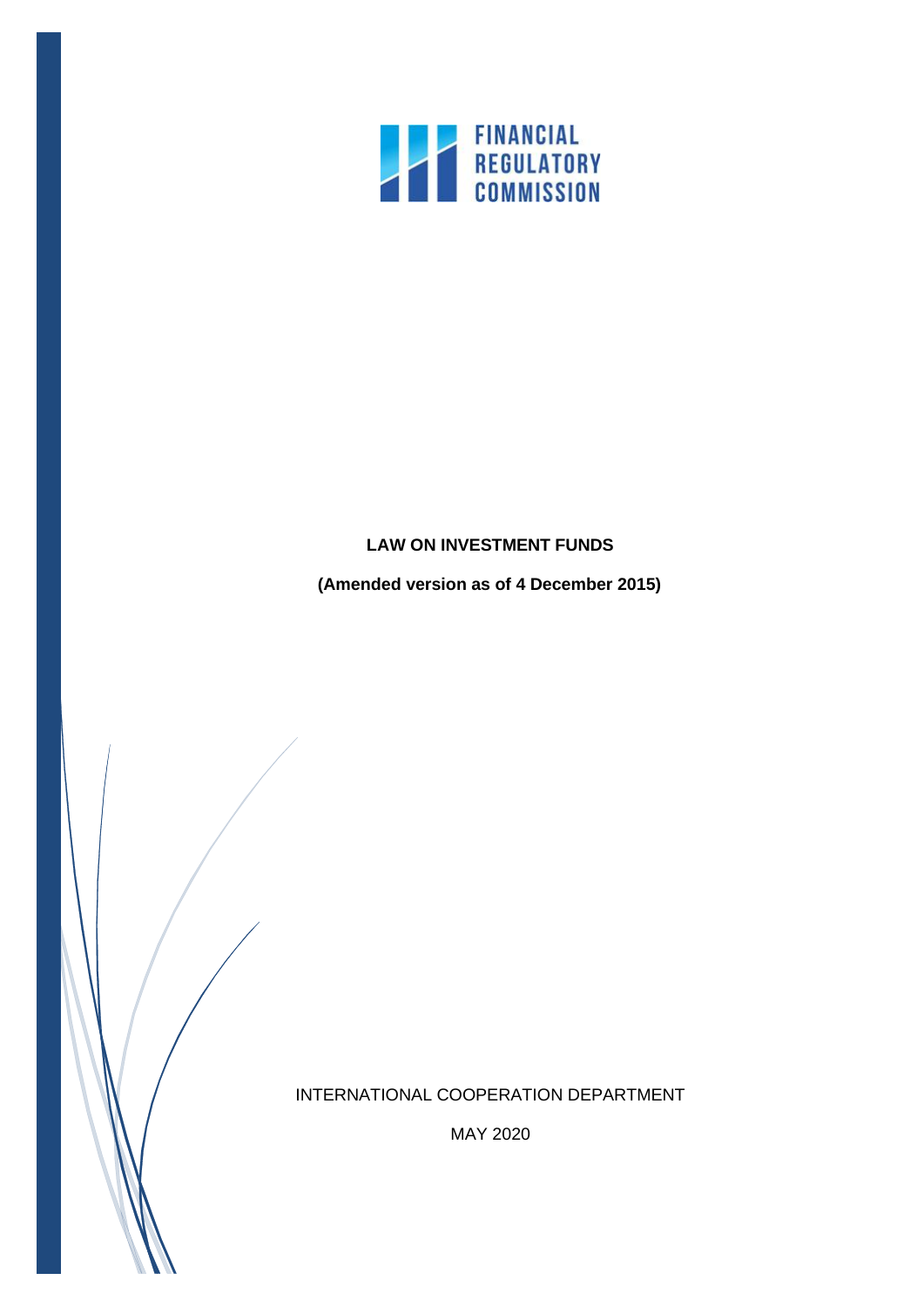

# **LAW ON INVESTMENT FUNDS**

**3 October, 2013. Ulaanbaatar city.**

Amended version

# **CHAPTER ONE. GENERAL PROVISIONS**

## **Article 1. Purpose of this law**

1.1. The purpose of this law is to regulate matters regarding establishment of an investment fund, undertaking the fund's operations, protecting investor's interests, and regulation and supervision of the fund's operations by an authorized state organization.

## **Article 2. Legislation on Investment Funds**

- 2.1. Legislation on investment funds shall consist of the Constitution of Mongolia, Civil Code, Law on Securities Market, this law and other legislative acts (of Mongolia) adopted in conformity thereof.
- 2.2. If an international treaty to which Mongolia is a party is inconsistent with this law, the provisions of the international treaty shall prevail.

# **Article 3. Scope of this law**

- 3.1. This law shall regulate matters related to granting special permits for (establishment of) an investment fund, undertaking management of fund assets, taking into custody and registering fund assets, distribution of information to investors and relations related to operations by the securities market's regulated legal entities which will provide services to an investment fund.
- 3.2. Funds regulated by specific (separate) laws and matters related to undertaking investment activities using the assets of those funds shall not be regulated by this law.
- 3.3. This law shall not regulate matters related to the investment activities of banks, non-bank financial institutions, insurance companies, professional insurance participants and regulated legal entities, other than set out in Sections 24.1.12, 24.1.13 of the Law on Securities Market, which use their own equity capital.
- 3.4. Matters related to investment activities by banks using deposits accrued from the public shall be regulated by the Law on Banks.<sup>1</sup>

## **Article 4. Definitions**

- 4.1. The following terms used in this law shall have the meanings ascribed to them as follows:
	- 4.1.1. '*Investment fund'* shall mean a legal entity specified in Section 4.1.32 of the Law on Securities Market;
		- 4.1.2. '*Mutual investment fund*' shall mean an investment fund which is entitled to raise funds through offering to the public its unit rights pursuant to Section 4.1.21 of the Law on Securities Market;

<sup>1</sup> Law on Banks – published in the *State Gazette,* Edition 7, 2010. with the fund's investment policy and in accordance with rules defined by this law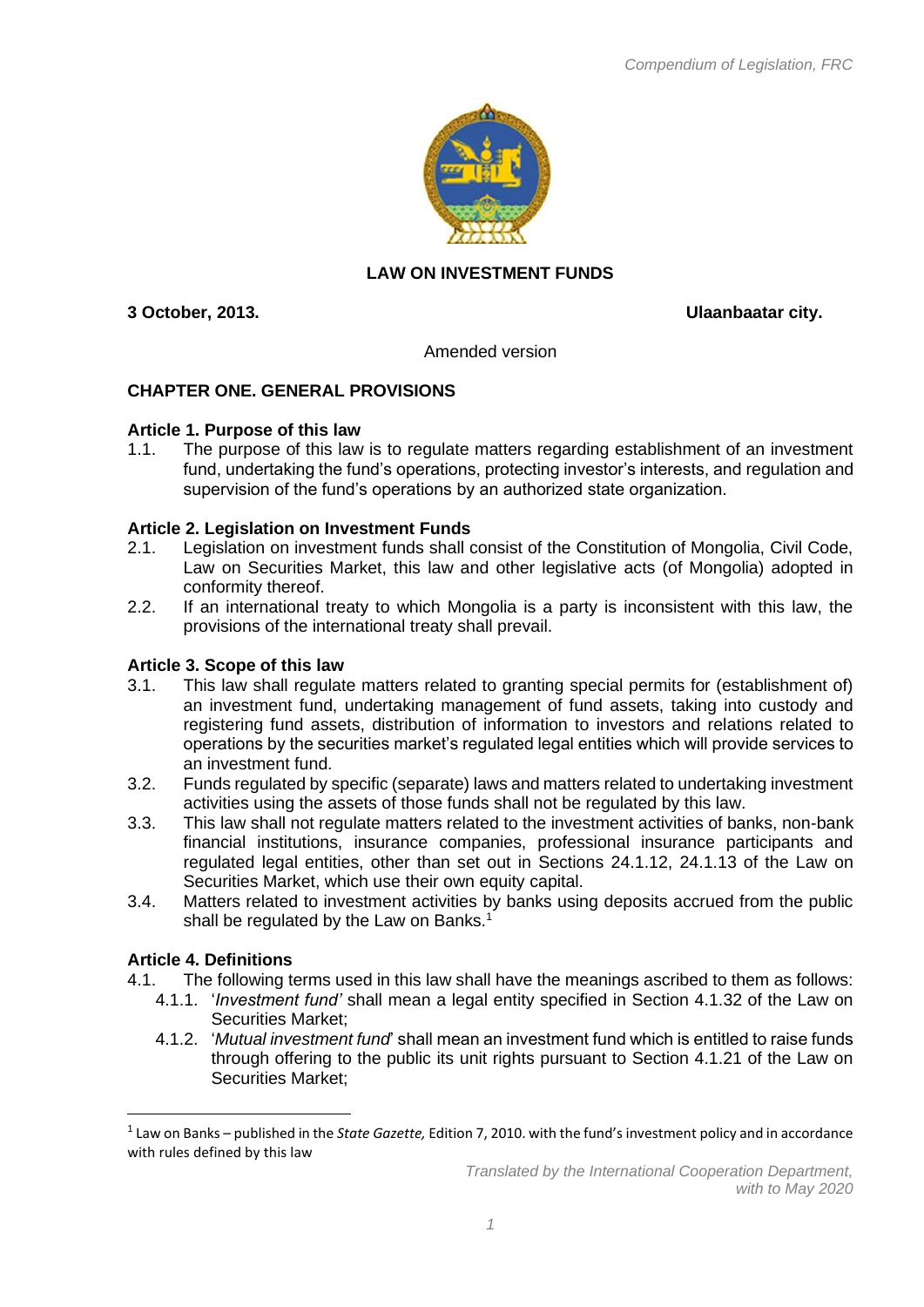- 4.1.3. '*Private investment fund*' shall mean an investment fund which is entitled to raise funds by offering its unit rights only to, and entering into contractual engagement with, legal entities defined in Section 4.1.19 of the Law on Securities Market;
- 4.1.4. '*Investment fund's net assets*' shall mean assets of an investment fund minus its liabilities recorded in the financial statement;
- 4.1.5. '*Investment fund's costs'* shall mean costs of services, such as investment trust management, custodian, brokerage or accounting delivered (by others) to an investment fund,
- 4.1.6. '*Investment instruments*' shall mean financial instruments which are permitted for investment by an investment fund in accordance with the fund's investment policy and which are defined as such by the Financial Regulatory Commission (hereinafter '*Commission*') in compliance with requirements specified in the Law on Securities Market and in this law;
- 4.1.7. '*Unit right'* shall mean bearer security which certifies the ownership right of the investor to the assets invested in the investment fund;
- 4.1.8. '*Initial offering of unit rights to the public*' shall mean initial offering of unit rights by an investment fund to the public (with the purpose of raising funds);
- 4.1.9. '*Unit rights' prospectus'* shall mean a set of documents prepared by the founders of the investment fund for the purpose of offering of unit rights in accordance with the procedures of this law;
- 4.1.10. '*Investment fund member*' shall mean an individual or a legal entity who holds ownership title to unit rights in an investment fund;
- 4.1.11. '*Investment management company*' shall mean a legal entity specified in Section 4.1.33 of the Law on Securities Market;
- 4.1.12. '*Custodian*' shall mean a regulated legal entity of the securities market which holds a special permit to undertake custodian activity and which provides an investment fund asset custody services by way of separating the fund's assets from those of the investment management company, conducting settlement, clearing and asset registration services pursuant to the law and the agreement on asset custody services.
- 4.1.13. *'Fit and proper person*' shall mean a legal entity which meets requirements specified in Article 68 of the Law on Securities Market;
- 4.1.14. '*Related person*' shall mean a person specified in Section 4.1.30 of the Law on Securities Market.

# **CHAPTER TWO. TYPES, FORMS, MANAGEMENT AND PRINCIPLES OF INVESTMENT FUNDS**

## **Article 5. Investment Fund**

- 5.1. An investment fund shall be a legal entity which undertakes professional investment activity specified in Section 4.1.18 of the Law on Securities Market.
- 5.2. Mutual investment fund's operations shall be considered as a regulated activity specified in the Law on Securities Market.
- 5.3. Private investment fund's operations shall not be considered as a regulated activity specified in the Law on Securities Market.

# **Article 6. Types and Forms of Investment Funds**

- 6.1. Investment fund shall have the following forms:
	- 6.2.1. mutual investment fund;
	- 6.2.2. private investment fund.
- 6.2. Investment funds shall have the following types:
	- 6.2.1. open-ended or closed-ended mutual funds specified in Paragraph 38.5 of the Law on Securities Market;
	- 6.2.2. close-ended private investment funds specified in Section 38.5.2 of the Law on Securities Market.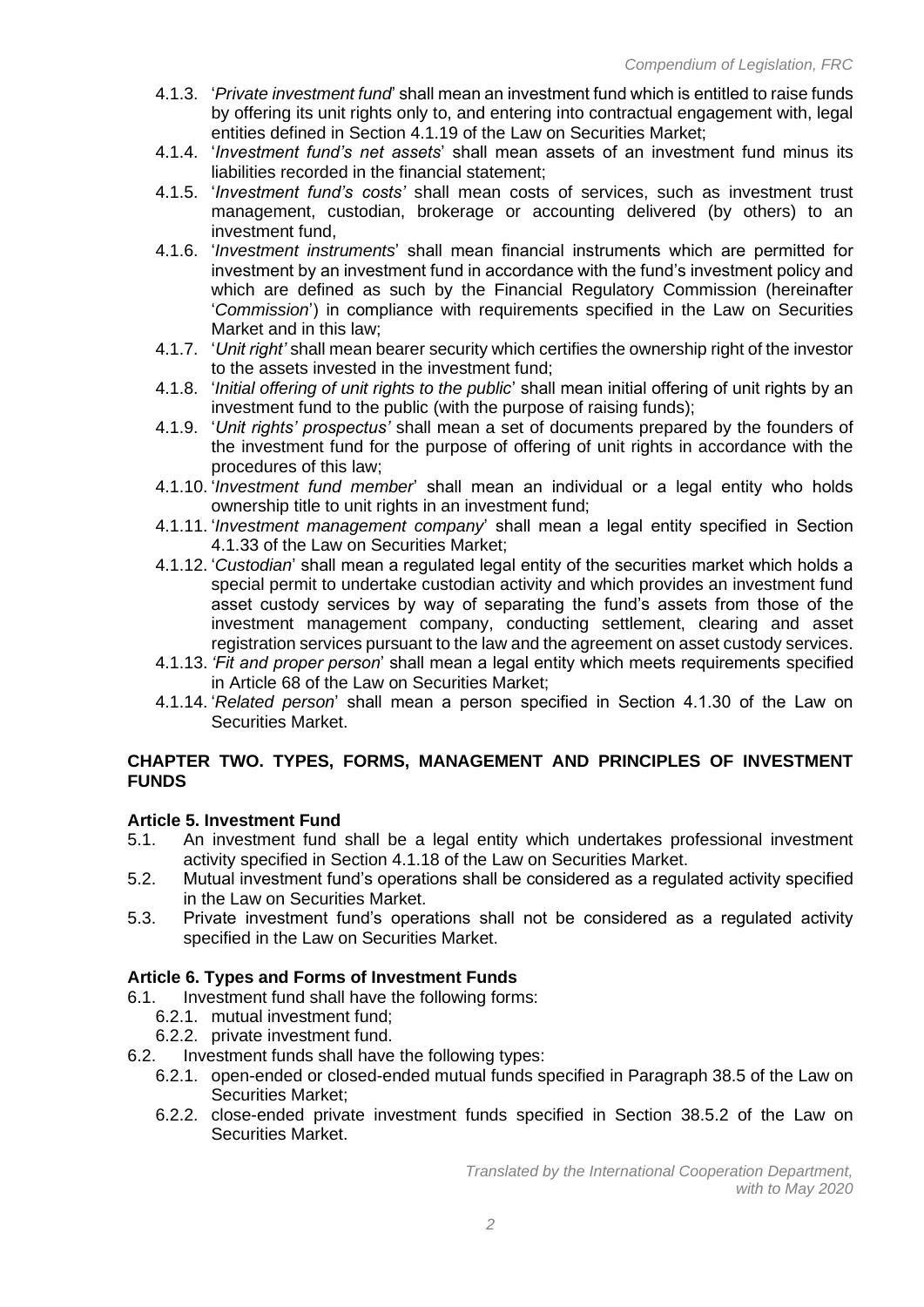- 6.3. Types and forms of investment funds shall be defined by their charter.<br>6.4. Investment funds may specialize in investing in certain investment instru
- Investment funds may specialize in investing in certain investment instruments which shall be specified in the fund's investment policy.

## **Article 7. Status of an Investment Fund as a Legal Entity**

- 7.1. An investment fund shall be a special purpose company with the status of a legal entity.
- 7.2. An investment fund shall be independent from its member/legal entity which holds unit rights in the fund, irrespective of the percentage and quantity (size) of the unit rights held by such member/legal entity, and shall have no liability, stated rights, obligations or liability as stated in the Company Law arising from the relationship between controlled (subsidiary), daughter and parent companies.

#### **Article 8. Investing into Investment Funds**

- 8.1. Individuals and legal entities may invest in an investment fund.
- 8.2. An investment in an investment fund may be made in the following forms:
	- 8.2.1. in a mutual investment fund only by monetary assets;
	- 8.2.2. in a private investment fund by other financial instruments, in addition to monetary assets, if those instruments are authorized by the charter of that investment fund.
- 8.3. Specific (eligibility) criteria may be defined by the charter of the investment fund for the financial instruments specified in Section 8.2.2 of this law.
- 8.4. Assets to be invested in an investment fund shall be free of any deficiencies of the ownership rights and shall be free of any liens, pledges and other security.
- 8.5. An investment fund member shall be liable for the obligations of the investment fund to third parties to the extent of its investment in that fund only.
- 8.6. An investment fund shall not be liable for the obligations of its members and service providing legal entities to third parties.

#### **Article 9. Management of Investment Funds**

- 9.1. The governing body of an investment fund shall be the meeting of its members holding the unit rights and the powers of the meeting of the investment fund members shall be defined by the charter of the fund approved in compliance with the Company Law.
- 9.2. The Commission shall approve the common regulations on conducting the meeting of the investment fund members, information delivery to the fund members and external voting methods of an investment fund.
- 9.3. A mutual investment fund shall have a board of directors whose number shall be defined by the charter of the fund. A private investment fund may (choose to) have no board of directors.
- 9.4. The powers of the board of directors of an investment fund (that has such a board) shall be defined by the charter of the fund approved in compliance with the Company Law.
- 9.5. Unless otherwise stated in the charter of a private investment fund with no board of directors, the powers of the board of directors shall be exercised by the meeting of the fund members or by a person authorized by that meeting.
- 9.6. In case of an investment fund with no board of directors, the powers of the audit committee shall be exercised by the members of the fund, whereas in the case of an investment fund with the board of directors the powers of the audit committee shall be exercised by the board of directors.
- 9.7. The powers of the executive body with regard to undertaking day-to-day operations of the investment fund shall be defined by the agreement on asset management.
- 9.8. In servicing an investment fund, the investment management company and the custodian shall have the duty to be independent, to avoid conflicts of interest and to serve interests of the fund members only.

#### **Article 10. Operating Term of Investment Funds**

10.1. The operating term of an investment fund shall be up to ten years.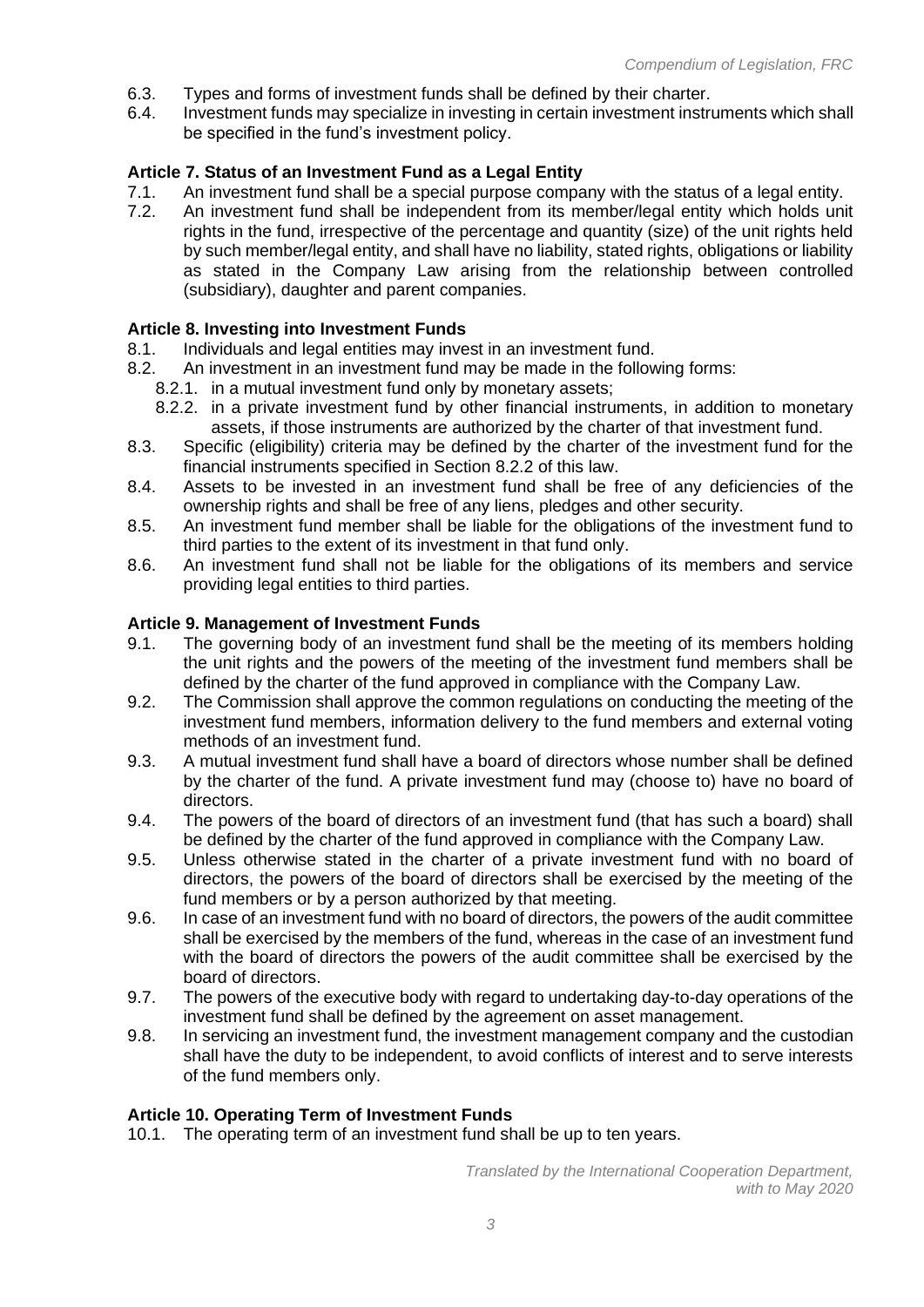10.2. An operating term specified in Paragraph 10.1 of this law can be reduced by the charter of the investment fund.

## **Article 11. Business Residence Address of Investment Funds**

- 11.1. The business residence address of an investment fund shall be the address of its asset management company which founded the fund.
- 11.2. If more than one asset management company founded the investment fund, the business residence address of that fund shall be the address of the asset management company which provides the lead service to the fund, or the address defined as such by the meeting of the fund members.

### **Article 12. Income of Investment Funds**

12.1. An investment fund may (choose) not to pay dividends from its income during its operating term in which case the fund's net assets shall be distributed in accordance with the sequence and rules specified in Article 38 of this law.

## **Article 13. Principles of Operations of Investment Funds**

- 13.1. The following principles shall be observed in the operations of an investment fund:
	- 13.1.1. operations of the investment fund shall further the rights and interests of the investors, accurate information on operations of the investment fund shall be delivered to investors;
	- 13.1.2. decisions on investing assets of the investment fund shall be based on justified calculation and research;
	- 13.1.3. restrictions and limits on investment shall be pre-defined in the investment policy and shall be strictly complied with, appropriate risk management and risk prevention tools and methods shall be kept in place;
	- 13.1.4. assets of the investment fund shall be kept separately from the assets of the (legal person) that manages those assets, assets of the fund shall not be applied toward discharging the obligations of the service providers to third parties;
	- 13.1.5. the investment fund shall be subject to specific regulation in terms of its status as a legal entity, (organizational) structure and tax regime;
	- 13.1.6. conflicts of interests amongst unit right holders of the fund, regulated legal entities who provide services to the fund and their employees shall be subject to regulation;
	- 13.1.7. (an investment fund) shall not over accumulate risks and shall exercise prudent liquidity management;
	- 13.1.8. investment fund members shall be liable for investment risks of operations of the fund to the extent of their investments in that fund.

## **CHAPTER THREE. ESTABLISHMENT OF INVESTMENT FUNDS**

### **Article 14. Establishment of Investment Fund**

- 14.1. An investment fund can only be established by a legal entity which holds the special permit to undertake investment management operations.
- 14.2. In the case where two or more legal entities which each hold special permits to undertake investment management operations agree to jointly establish an investment fund, they shall enter into an agreement (among themselves) which shall define their respective roles, rights, obligations, liabilities and financing.
- 14.3. A legal entity which holds a special permit to undertake investment management operations may establish two or more investment funds, subject to its fulfillment of the criteria and requirements defined by the Commission.
- 14.4. In the case of establishing two or more investment funds, the investment management company shall carry out establishment of each investment fund (separately) upon registering the incorporation documents of each fund with the Commission.
- 14.5. The Commission shall approve the regulation on registration (of the incorporation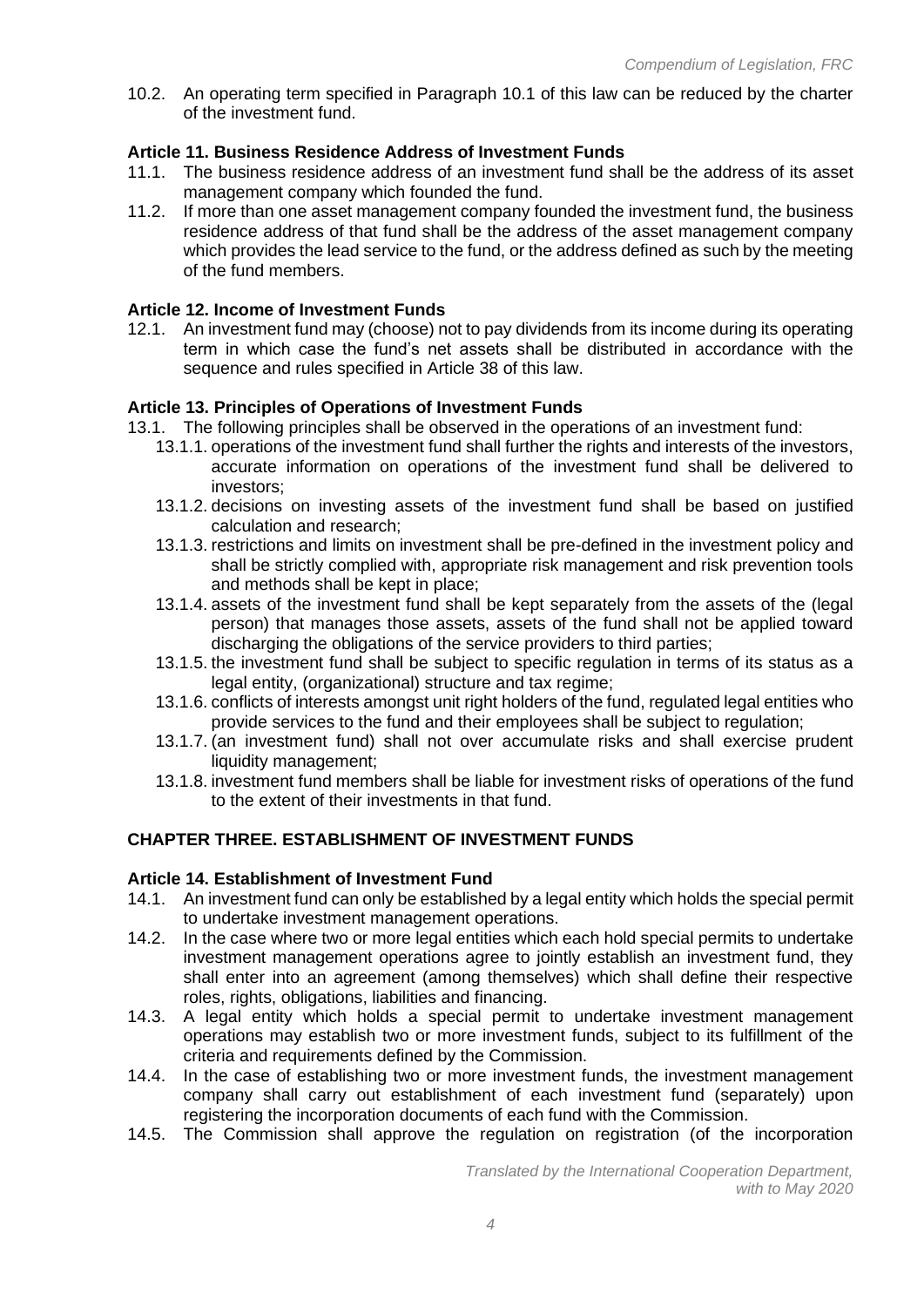documents) specified in Paragraph 14.4 of this law.

- 14.6. Except as specified in Paragraph 14.4 of this law, establishment of an investment fund, disclosure of information, raising funds from others shall be prohibited.
- 14.7. An application for the registration specified in Paragraph 14.4 of this law shall include the following information:
	- 14.7.1. type and form of the investment fund to be established;
	- 14.7.2. amount of funds to be raised for the investment fund;
	- 14.7.3. amount of investment to be made by the founder/s (to the fund), and statement of its financial capacity;
	- 14.7.4. information on the personnel who shall carry out the establishment of the investment fund, and statement of their fulfillment of fit and proper requirements;
	- 14.7.5. timeline plan for completing establishment of the investment fund;
	- 14.7.6. other required information defined by the Commission.
- 14.8. The Commission shall approve the regulation on establishment and supervision of the mutual investment fund.
- 14.9. Upon registration of the mutual investment fund in accordance with Paragraph 14.4 of this law, incorporation (establishment) of the fund shall be conducted in the following order:
	- 14.9.1. registration of the mutual investment fund with the state registration of legal entities;
	- 14.9.2. preparation of the prospectus of unit rights of the mutual investment fund and registration thereof with the Commission;
	- 14.9.3. public disclosure of the prospectus (public offering) of the unit rights of the mutual investment fund and raising of funds;
	- 14.9.4. obtaining the special permit for undertaking operations of the mutual investment fund and commencing the fund's operations.
- 14.10. In the case of the mutual investment fund, it shall be considered as established upon completion of all actions specified in Paragraph 14.9 of this law and (subsequent) registration of the special permit for undertaking operations of the mutual investment fund with the state registration of legal entities.
- 14.11. The Commission shall approve the regulation on public disclosure of the prospectus of the unit rights of the mutual investment fund and on raising funds in compliance with this law.
- 14.12. In the case of the private investment fund, it shall be considered as established upon holding the founders' meeting and (subsequent) registration with the state registration of legal entities. Paragraphs 14.9-14.11 of this law shall not apply to (the establishment and registration of) the private investment fund. A private investment fund shall not be entitled to raise funds from the public through public offering.
- 14.13. Authority of the state registration of legal entities shall register an investment fund upon fulfillment of the following conditions:
	- 14.13.1. (the fund) has been registered with the Commission in accordance with Paragraph 14.4 of this law;
	- 14.13.2. the founders' meeting has been held, the decision on establishment of the investment fund has been made and the charter of the fund has been approved;
	- 14.13.3. the founder has entered into an agreement with the investment fund on providing investment management services;
	- 14.13.4. the investment fund has entered into an agreement with the custodian on asset custody;
	- 14.13.5. other conditions specified by law and regulations defined by the Commission.
- 14.14. The right to undertake investment activity of an investment fund shall be considered as issued only from the day of (the Commission's) granting of the special permit for undertaking operations of the investment fund and (for avoidance of any doubt) registration of the investment fund with the state registration of legal entities in accordance with Section 14.9.1 of this law shall not serve as a grounds for undertaking investment activity.
- 14.15. Founder(s) shall, on behalf of the investment fund, organize all activities with regard to the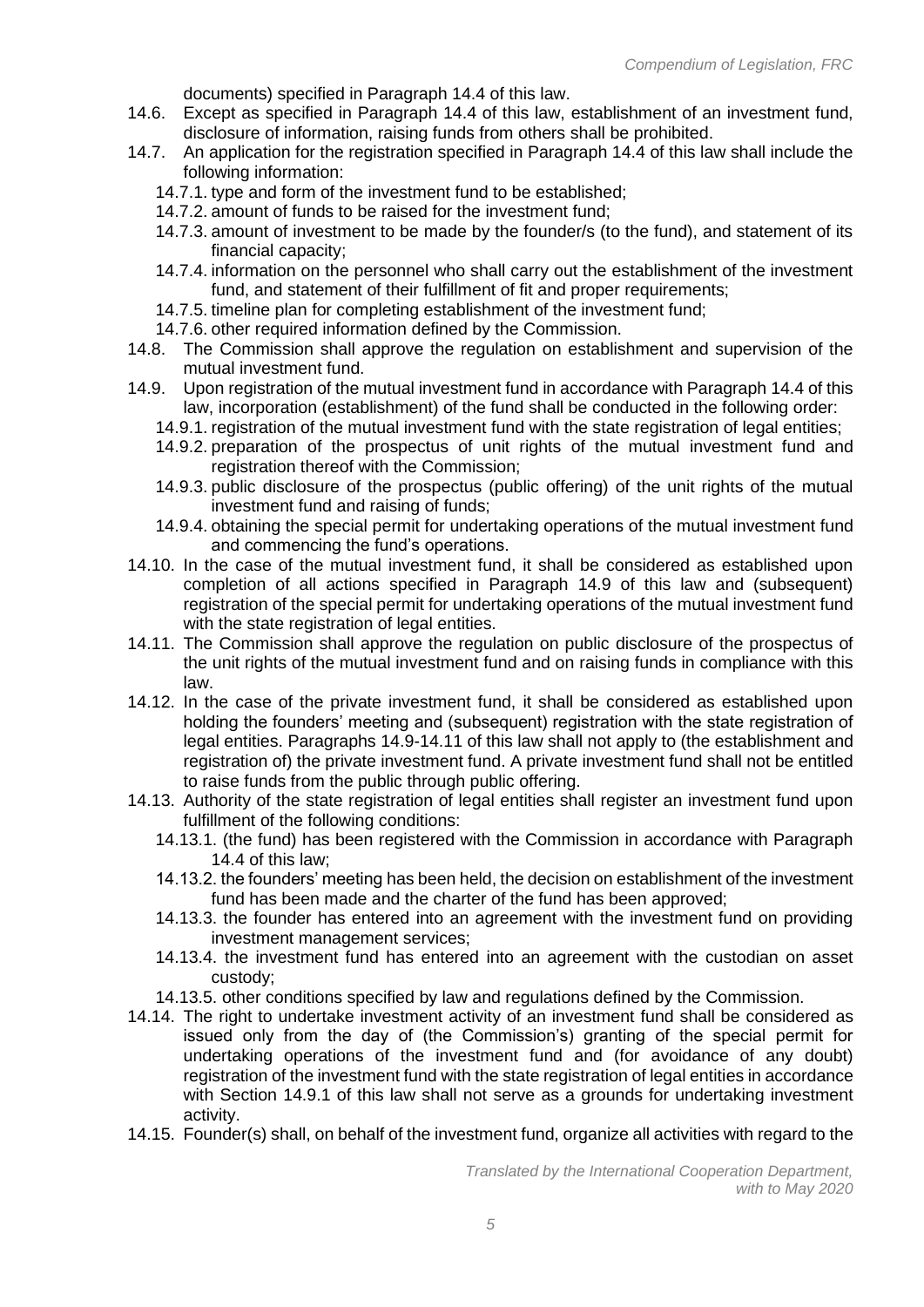registration (of the fund) with the state registration of legal entities.

## **Article 15. Name of Investment Fund**

- 15.1. The name of the mutual investment fund shall consist of its name and detailed identity of '*mutual investment fund*' or its abbreviation of *'mutual IF*' and the name of the private investment fund shall consist of its name and detailed identity of '*private investment fund'* or its abbreviation of '*private IF*'.
- 15.2. The use of detailed or an abbreviated identity of an investment fund by persons other than specified in Paragraph 15.1 of this law shall be prohibited.

#### **Article 16. Charter of Investment Fund**

- 16.1. In addition to matters specified in Article 16 of the Company Law, the following matters shall be included in the charter of an investment fund:
	- 16.1.1. the purpose of the investment fund shall be investment activity only;
	- 16.1.2. the type and form of the investment fund;
	- 16.1.3. the name and address of the investment management company;
	- 16.1.4. the powers of the governing body (the meeting of the members) of the investment fund and rules of exercising these powers;
	- 16.1.5. the name, state registration and address of the legal entity which shall provide custodian services (to the investment fund);
	- 16.1.6. the operation term of the investment fund;
	- 16.1.7. the amount of funds to be raised by the investment fund, and size of contribution of individual investors in the fund;
	- 16.1.8. if it is allowed to invest by way of a financial instrument in the private investment fund, then the principles and methods of the valuation of such financial instrument;
	- 16.1.9. the rules on liquidation and liquidation procedure if the fund has completed distribution of the assets to investors upon expiry of the operational term of the fund.

#### **Article 17. Investment Policy (of Investment Funds)**

- 17.1. The following matters shall be included in the investment policy of the fund:
	- 17.1.1. the purpose of investment activity, direction, analysis and calculation for profitable investment of the fund's assets;
	- 17.1.2. the list of investment instruments eligible for investing and any restrictions (on investment);
	- 17.1.3. the risk assessment and risk management methods and instruments in relation with investment involving each investment instrument mentioned in Section 17.1.2 of this law;
	- 17.1.4. the requirements towards the structure of assets of the investment fund;
	- 17.1.5. policy of distribution of the investment fund's revenues to the members (of the fund).

#### **Article 18. Requirements for Assets of Investment Funds**

- 18.1. The minimum size of the assets to be raised by a mutual investment fund shall be defined by the Commission.
- 18.2. (The requirement in) Paragraph 18.1 of this law shall not apply to private investment funds.

#### **Article 19. Raising Funds by the Mutual Investment Fund from the Public, the Special Permit for undertaking Operations of Investment Funds**

- 19.1. A mutual investment fund shall conduct fundraising activities based on the prospectus of unit rights of the fund.
- 19.2. An investment management company which has founded a mutual investment fund may provide asset management services to the same fund in which case prior to the registration (of the fund) with the state registration of legal entities it (the investment management company) shall put in a separate account its assets designated for investing in the fund.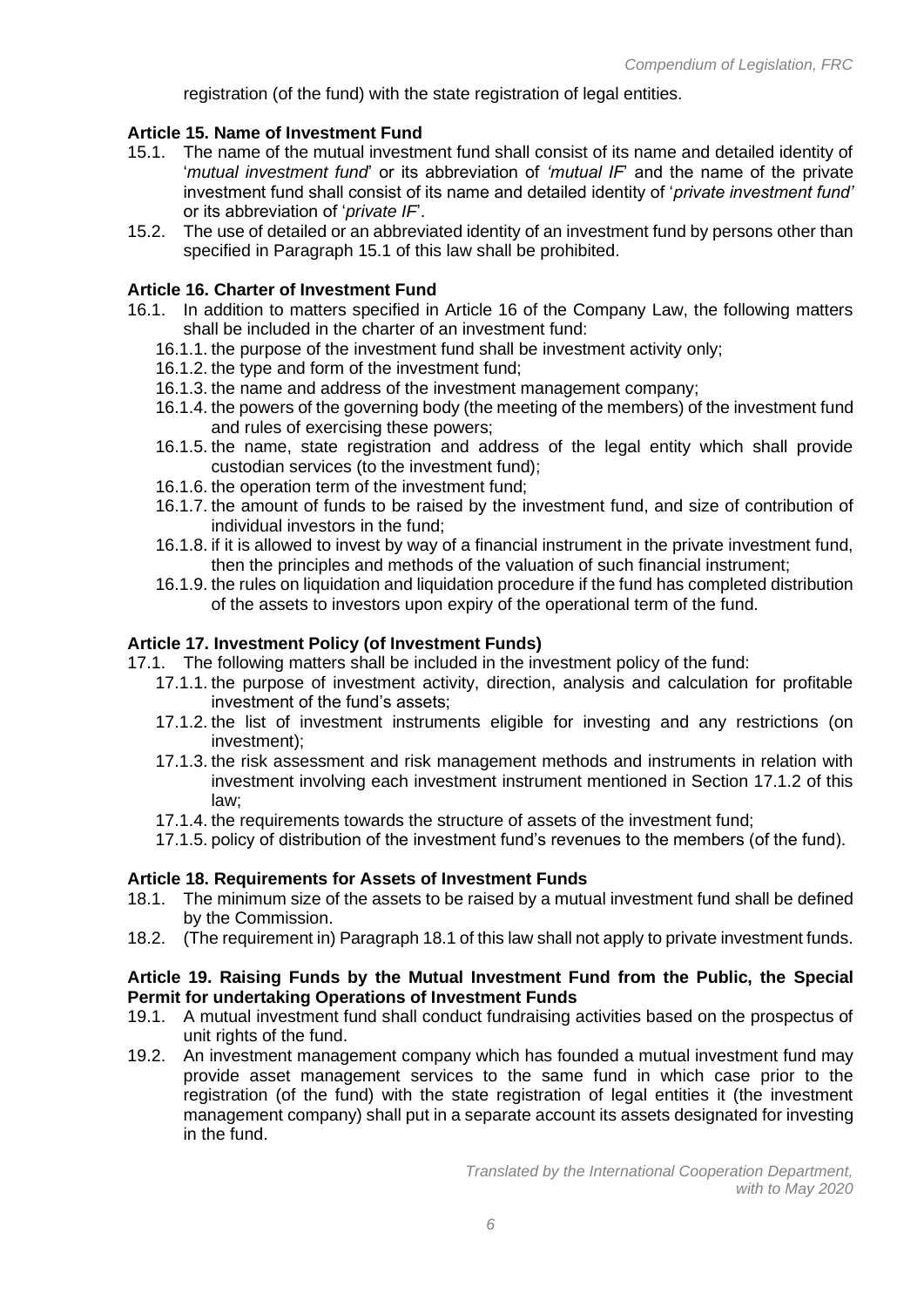- 19.3. In case of the mutual investment fund the Commission shall approve the regulation on the prospectus of the fund's unit rights and on the public offering and sale of the unit rights.
- 19.4. Sale of the unit rights of the mutual investment fund on a primary market can be conducted through listing with the securities trade organization.
- 19.5. Public offering of the prospectus of unit rights of the mutual investment fund shall last for six months from the registration of the prospectus by the Commission and in case of the failure to raise the funds stated in the charter of the fund, the process of establishment of the fund shall be discontinued and the special permit to undertake operations of an investment fund shall not be granted.
- 19.6. If the situation in Paragraph 19.5 of this law has occurred, the founder shall inform the Commission and within 15 working days from the decision to discontinue the process of establishment of the fund has been made by the Commission, the founder shall return all and any investments made to the fund by investors (members), deregister the fund from the state registration of legal entities and shall administer the liquidation of the fund.
- 19.7. If the assets stated in the charter of the mutual investment fund have been completely placed in a separate account and if it is determined (by the Commission) that grounds to refuse granting the special permit to undertake operations of an investment fund, the Commission shall grant the special permit within 14 days from its receipt of the application.
- 19.8. Until granting the special permit for undertaking operations of the mutual investment fund, the right of disposal of the assets placed in the investment fund's account or payments made for the purchase of the fund's unit rights shall not start for the investment fund and for the investment management company.
- 19.9. Investment fund activity shall commence from the day of granting by the Commission the special permit to undertake operations of a mutual investment fund and from the same day the asset management powers shall be considered as issued to the investment management company.
- 19.10. Validity term of the special permit granted for the mutual investment fund shall be equal to the term of operations of the mutual investment fund indicated in the fund's charter.
- 19.11. In addition to the information specified in Sections 10.5.1-10.5.4, 10.5.7-10.5.10, 10.5.13 and 10.5.14 of the Law on Securities Market, the following information shall be included in the prospectus of unit rights of the mutual investment fund:
	- 19.11.1. investment fund's charter;
	- 19.11.2. investment policy;
	- 19.11.3. operation term of the investment fund;
	- 19.11.4. information on the investment management company which is founding the investment fund, a copy of the agreement of the investment management service entered into between the investment fund and the investment management company and estimated service fees and bonuses;
	- 19.11.5. information on the legal entity which shall provide custodian service, a copy of the agreement on asset custody and amount and calculation of the service fees;
	- 19.11.6. other costs and expenses related to operations of the investment fund;
	- 19.11.7. other information defined by the Commission.
- 19.12. The Commission shall approve a regulation on delivery of information to the mutual investment fund members and on requirements for the fund's financial statements.
- 19.13. Based upon the following grounds the Commission shall revoke the special permit to undertake operations of a mutual investment fund:
	- 19.13.1. the mutual investment fund has failed, or has become incapable of fulfilling, the conditions and requirements imposed on operations of the mutual investment fund;
	- 19.13.2. continuing operations of the mutual investment fund may conflict with the rights and interests of the investors;
	- 19.13.3. the volume of the sell-back orders of the unit rights to the mutual fund has reached two-thirds or more of the total issued unit rights;
	- 19.13.4. the rights and obligations of the investment management company or the custodian have not been assigned to another authorized legal entity within three months from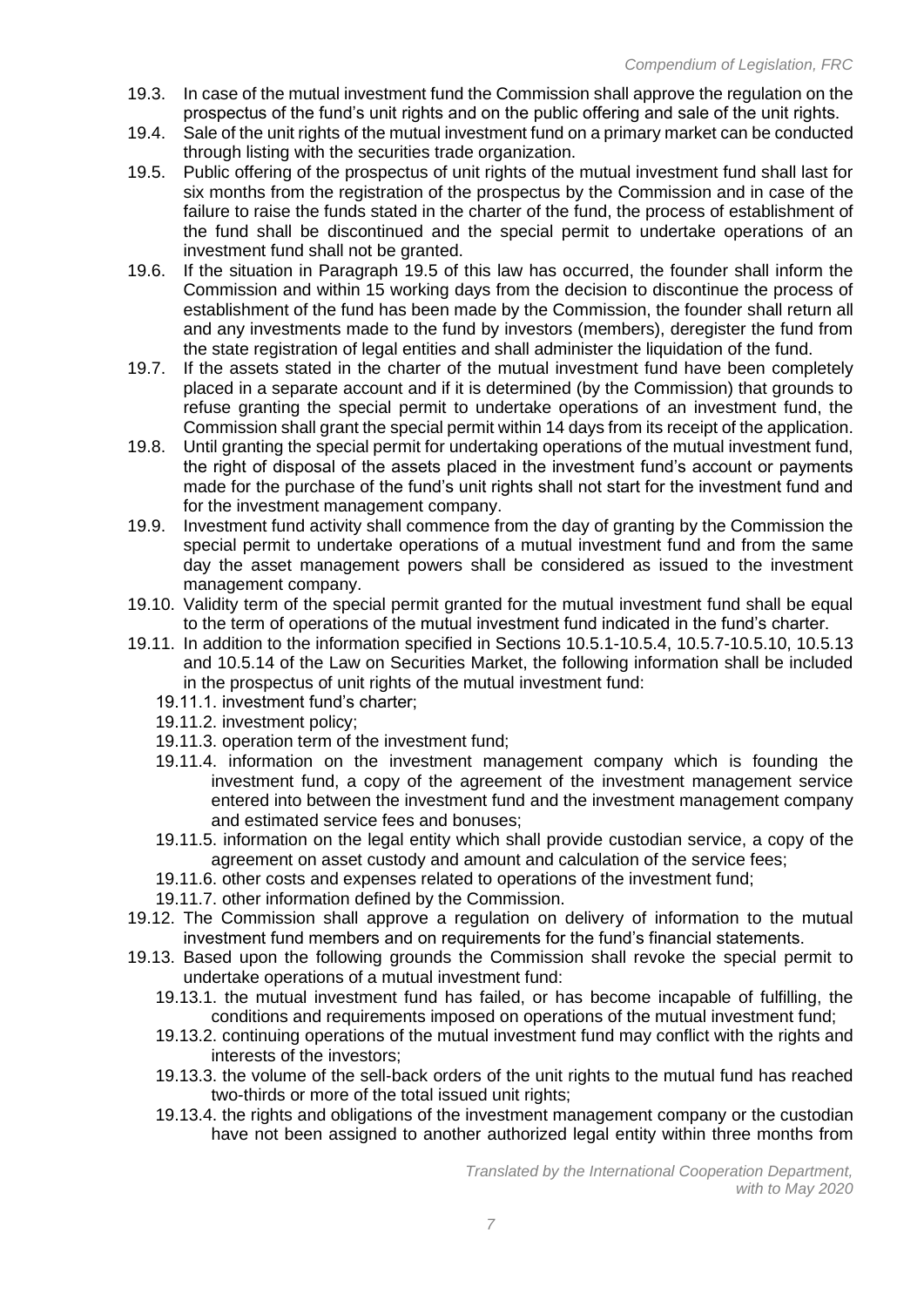the suspension or revocation of the special permit (of the investment management company or the custodian);

- 19.13.5.the rights and obligations of the investment management company or the custodian have not been assigned to another authorized legal entity within three months from issuance of the decision to liquidate (the investment management company or the custodian);
- 19.13.6. other grounds specified in this law.

## **Article 20. Fundraising by Private Investment Funds**

20.1. A private investment fund shall raise funds based upon an investment agreement without conducting a public offering of the prospectus of the fund's unit rights.

## **Article 21. Powers of Investment Funds**

- 21.1. A mutual investment fund shall have the following powers:
	- 21.1.1. raise funds by way of unit rights and to undertake operations of purchase and sale of the investment instruments by using the raised funds;
	- 21.1.2. manage the investment fund assets in compliance with the rights and interests of the investment fund members;
	- 21.1.3. pursuant to the regulations approved by the Commission and the prospectus of the mutual fund's unit rights to enter into contracts in order to exercise rights specified in Sections 21.1.1 and 21.1.2 of this law.
- 21.2. An investment fund shall be prohibited from undertaking the following operations:
	- 21.2.1. other operations which are not defined in Paragraph 21.1 of this law and in the fund's investment policy;
	- 21.2.2. undertaking obligations to third parties for operations not related with the operations specified in Paragraph 21.1 of this law;
	- 21.2.3. borrowing from others in excess of the limits determined by this law and by the Commission;
	- 21.2.4. undertaking savings/depositary operations;
	- 21.2.5. employing employees through labor or other contracts for the investment fund;
	- 21.2.6. defrauding, cheating, or misleading others;
	- 21.2.7. undertaking any activities with the features of the money laundering crime;
	- 21.2.8. entering into contracts or agreements with conflicts of interests in violation of the laws or the fund's charter;
	- 21.2.9. amend or annul the charter, investment policy and prospectus of the unit rights of the investment fund without the Commission's approval.

## **Article 22. Registration of Investment Fund Members**

- 22.1. Registration of the investment fund members shall be conducted by the investment management company based on the specific registration of the fund's unit rights.
- 22.2. Specific registration of the fund's unit rights shall be conducted by the custodian who provides (custodian) services to the fund.
- 22.3. Registration of the investment fund members shall include information on surname and name of the individual who holds unit rights and, if the holder is a legal entity, registration shall include the name and registration number of the entity as well as the quantity of unit rights held by it.
- 22.4. If a holder of unit rights has nominated a nominal owner (of its unit rights), the name of that nominal owner shall also be included in the membership registration.
- 22.5. The Commission shall approve the regulation on conducting registration of unit rights of the investment fund.

#### **Article 23. Unit Rights of Investment Funds**

23.1. A unit right of an investment fund shall certify the ownership (of the holder) thereof from among the fund's assets, rights of the holder of the unit rights to demand from the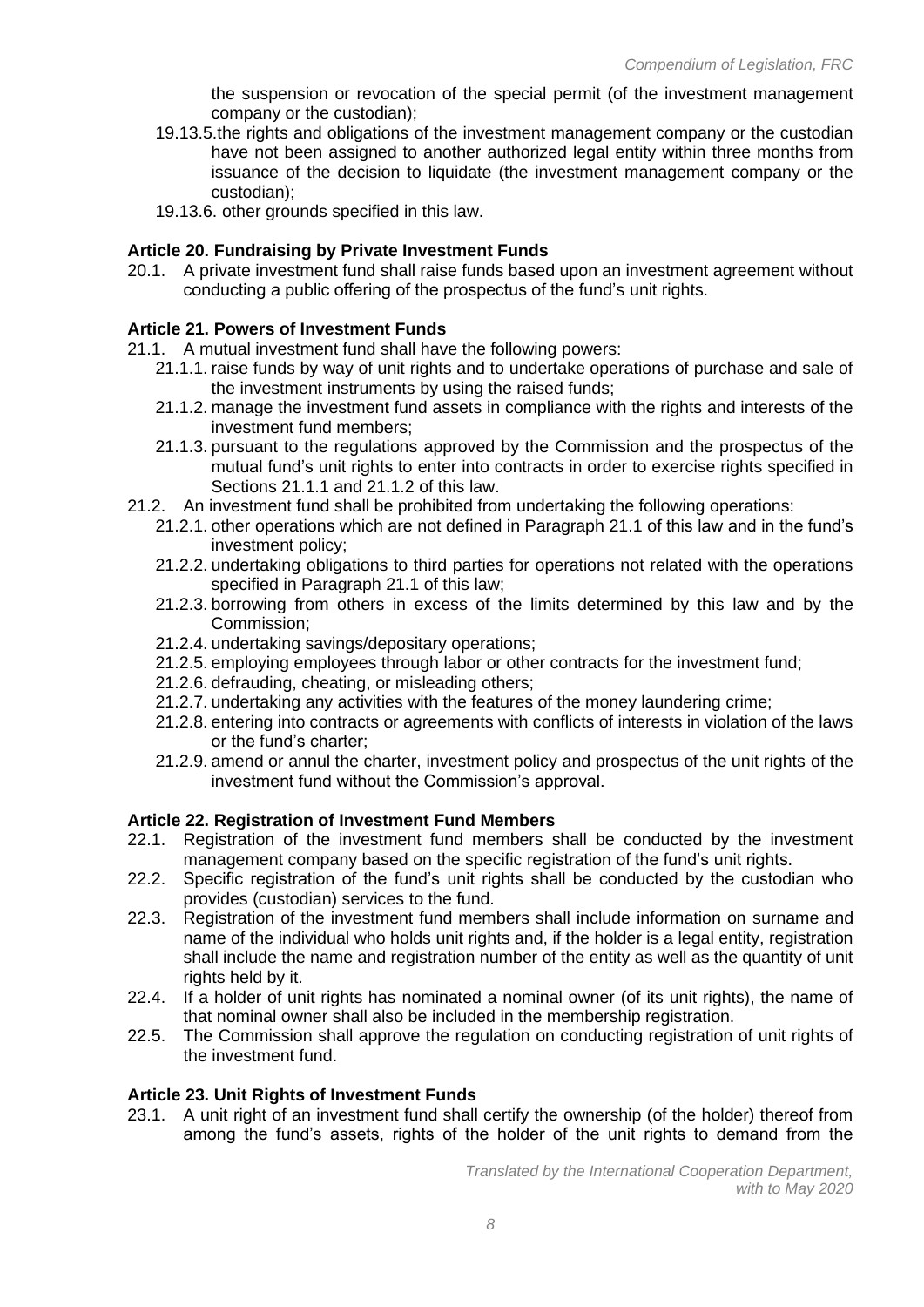investment management company to conduct the asset management of the investment fund in a professional manner and in accordance with the fund's charter and the investment policy, to have one voting right at the meeting of the investment fund members per single unit right held by it and the right to receive assets equivalent to its unit rights under its possession in case of the liquidation of the fund.

- 23.2. A unit right of an investment fund shall evidence ownership rights to participate in the ownership of the fund assets, but it shall not certify the right to own a particular asset from among the fund's assets.
- 23.3. Each unit right of an investment fund shall certify an equal size of assets.
- 23.4. Issuance of derivatives based upon unit rights of an investment fund shall be prohibited.

#### **CHAPTER FOUR. INVESTMENT FUND OPERATIONS**

#### **Article 24. Investment Activity of Investment Funds**

- 24.1. A mutual investment fund shall be prohibited from investing in instruments which are not the publicly traded financial instruments listed in Sections 26.1.1-26.1.3, 26.1.5 and 26.1.8 of this law.
- 24.2. A private investment fund may invest in instruments specified in Paragraph 26.1 of this Law.
- 24.3. Based on the grounds specified in Paragraphs 26.2 and 26.3 of this law, instruments eligible for investment by an investment fund and specified in Paragraphs 24.1 and 24.2 of this law may be restricted.
- 24.4. Unless it is stated otherwise in the charter of an investment fund and in the agreement on asset management, an investment decision shall be made by the investment management company.
- 24.5. Based on the agreement on asset management, an investment management company shall exercise proxy power on behalf of the investment fund.
- 24.6. Within its asset management activity for the investment fund, an investment management company shall have a right to act as a plaintiff or a defendant in court on behalf of the fund.
- 24.7. In the case of entering into an agreement for disposing of (managing) the assets of an investment fund, an investment management company shall enter into such agreement under its own name and notify (a third party) that it has the power to exercise trust management over the asset/s.
- 24.8. An investment management company shall have the duty to submit necessary information and reports within time and in accordance with the regulation approved by the Commission.

#### **Article 25. (Internal) Regulations on Undertaking Investment Operations**

- 25.1. An investment fund shall approve and implement the following set of (internal) regulations pursuant to the requirements defined by the Commission:
	- 25.1.1. a regulation on internal supervision of an investment fund;
	- 25.1.2. depending on the type of an investment fund, a regulation on placing purchase or sellback orders of the investment fund's unit rights;
	- 25.1.3. a regulation, including time period, for recording revenue of an investment fund as assets of the fund;
	- 25.1.4. depending on the type of an investment fund, regulation, including time period, on payment for the unit rights sold back to the fund;
	- 25.1.5. a regulation on defining a sell or purchase price of unit rights based on the value of investment fund's net assets;
	- 25.1.6. a regulation, including time period, on registration of the holders of unit rights of the investment fund;
	- 25.1.7. a regulation on defining types of costs and cost ceiling of an investment fund;
	- 25.1.8. a regulation on delivery of information to an investment fund member, types and forms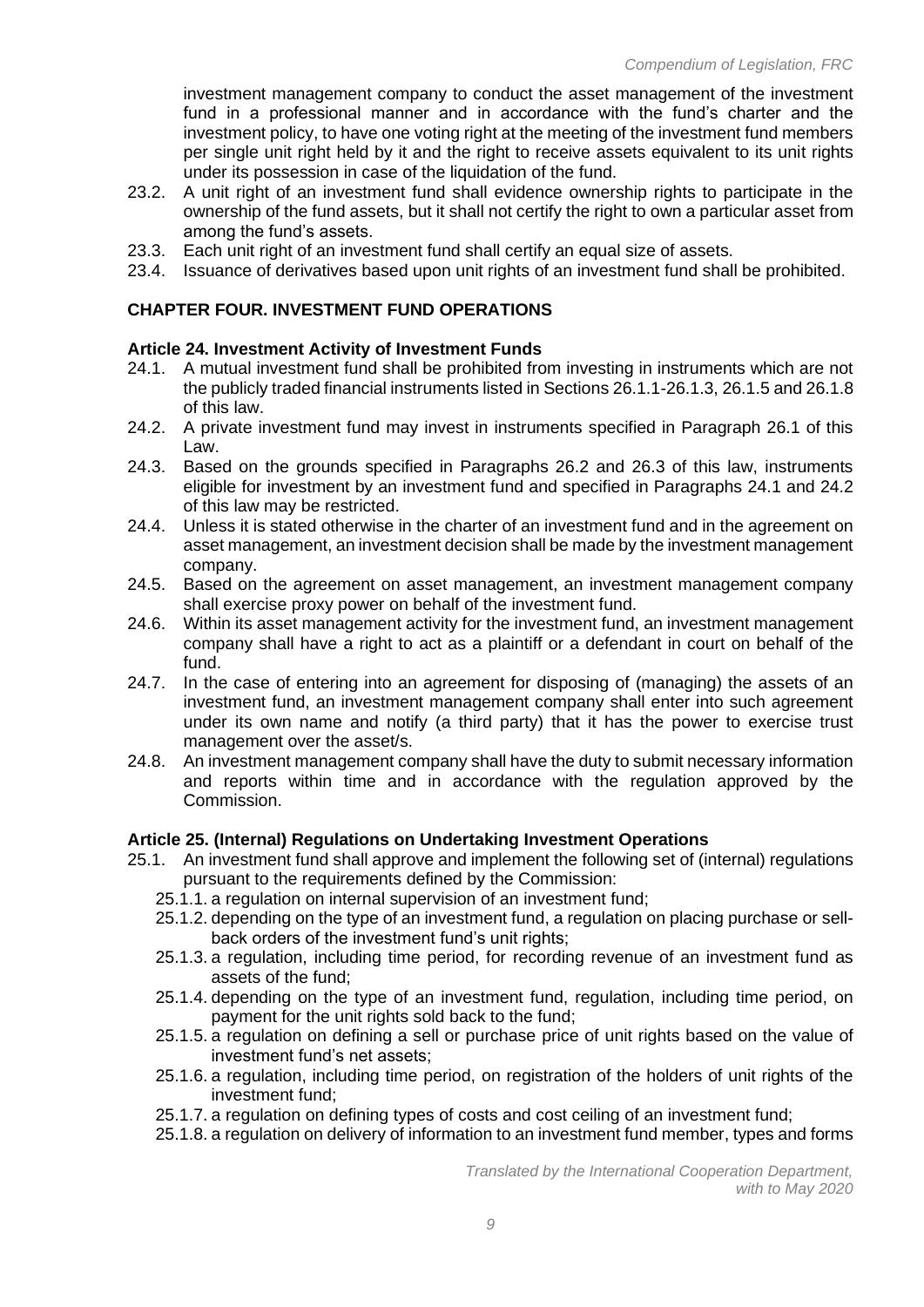of information to be distributed;

- 25.1.9. a regulation and conditions of distributing revenue of the investment fund to investment fund members;
- 25.1.10. a regulation on management risk in an investment fund;
- 25.1.11. a regulation on borrowing using assets of a private investment fund as a pledge;
- 25.1.12. other regulations defined by this law.
- 25.2. In addition to the agreement on asset management, an investment fund shall have an (internal) regulation on asset management and, depending the type of the fund, it (the regulation) shall include the following conditions:
	- 25.2.1. a holder of the fund's unit rights may sell back its units rights to the fund at any time during the working day and may demand the investment management company to terminate the agreement on asset management or to purchase back some of its unit rights;
	- 25.2.2. a holder of the fund's unit rights may sell back its units rights within the time period specified in the (internal) regulation on asset management and may demand the investment management company to terminate the agreement on asset management or to purchase back some of its unit rights;
	- 25.2.3. a holder of the fund's unit rights may not demand termination of the agreement on asset management prior to expiry of that agreement, except as otherwise specified by this law.
- 25.3. In addition to the matters specified in Paragraph 25.2 of this law, the (internal) regulation on asset management (of an investment fund) shall include the following matters:
	- 25.3.1. name of the investment fund;
	- 25.3.2. type and form of the investment fund;
	- 25.3.3. name of the investment management company;
	- 25.3.4.name of the custodian;
	- 25.3.5. name of the person which shall conduct registration of the fund members;
	- 25.3.6. name of the audit organization;
	- 25.3.7. purpose and direction of investment fund's investment activity;
	- 25.3.8. minimum amount of assets of the mutual investment fund;
	- 25.3.9. time period for closing (establishing) the mutual investment fund;
	- 25.3.10. conditions and terms of the agreement on asset management.
- 25.4. Depending on the type of the investment fund, the (internal) regulation on asset management shall be in compliance with the template regulation approved by the Commission.
- 25.5. An investment management company shall deliver to the Commission any amendments made to the (internal) regulation specified in Paragraph 25.4 of this law and shall inform the fund members within five working days and such amendments shall become valid upon registration thereof with the Commission.
- 25.6. Upon such registration of the (internal) regulation on asset management with the Commission, the investment management company shall be entitled to disclose to the public its offer of an agreement to provide asset management services.
- 25.7. The Commission shall make its decision on whether to register the (internal) regulation on asset management of an investment fund or amendments thereto with 30 days from its receipt of the application and grounds for refusal shall be stated (by the Commission) in its decision if it has decided to refuse.
- 25.8. The Commission shall be entitled to investigate (examine) documents attached to the application for registration.
- 25.9. The Commission shall inform an investment management company within three days of decision to register or to refuse specified in Paragraph 25.7 of this law.
- 25.10. The Commission shall refuse to register the regulation on asset management or amendments thereto in the following cases:
	- 25.10.1. documents submitted are not compliant with this law or regulations approved by the Commission or are incomplete; information which may be misleading is included in the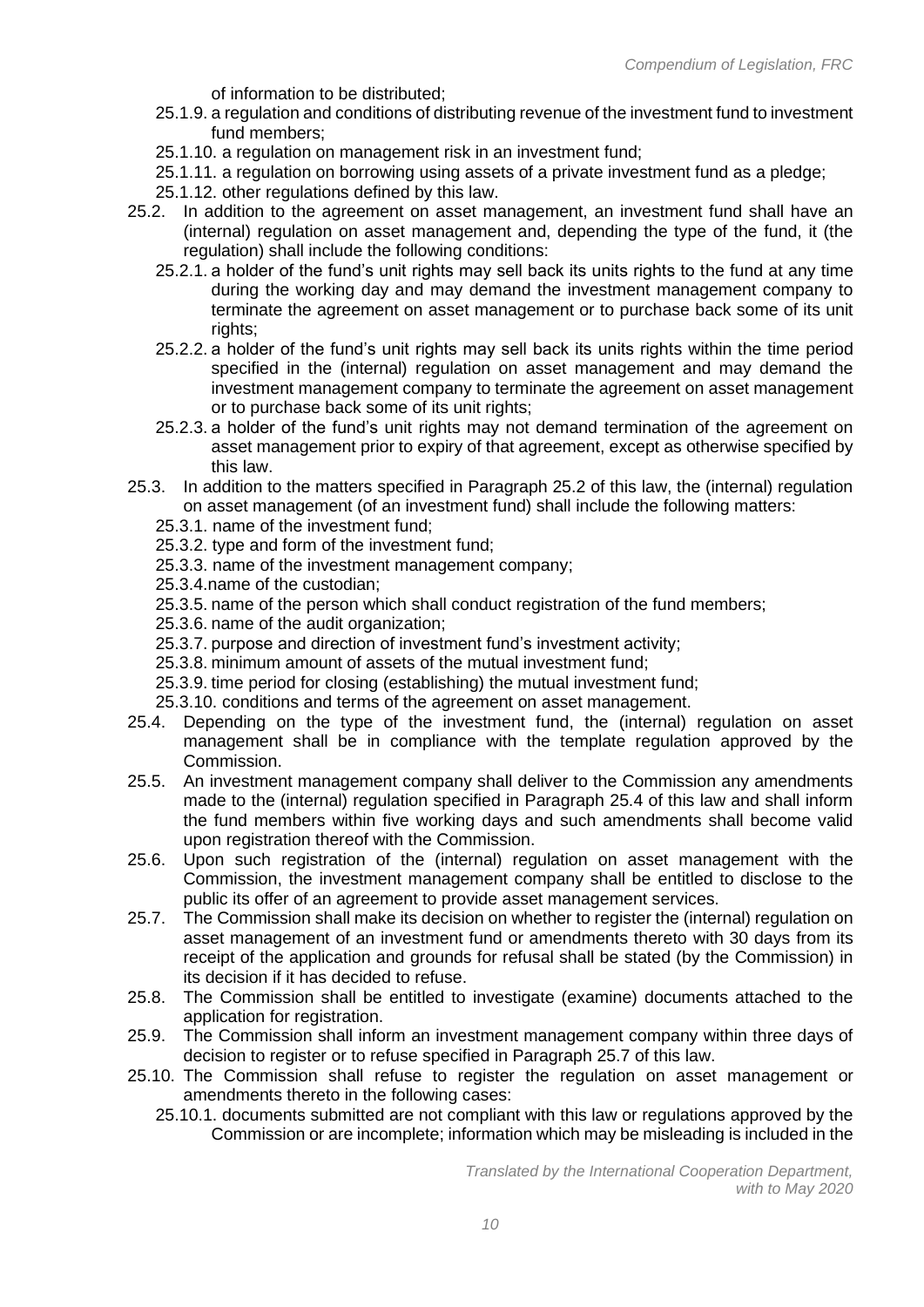submitted documents;

- 25.10.2. the submitted documents contain misleading information;
- 25.10.3. the investment management company or custodian do not have the special permit; the service provider does not fulfill conditions and requirements defined by the Commission.
- 25.11. An applicant may submit a complaint with the Commission's Supervisory Committee with regards to the Commission's decision to refuse the registration per Paragraph 25.7 of this law.

## **Article 26. Assets of Investment Fund**

- 26.1. The following investment instruments are permitted as assets of an investment fund: 26.1.1. government debt instruments;
	- 26.1.2. debt instruments issued by the governor of a province (aimag) or the capital city;
	- 26.1.3. shares of an open joint stock company;
	- 26.1.4. shares of a closed joint stock company or a limited liability company;
	- 26.1.5. company debt instruments, which are traded freely in the regulated market;
	- 26.1.6. company debt instruments which are not traded freely in the regulated market;
	- 26.1.7. securities issued by a foreign Government;
	- 26.1.8. asset-backed securities issued in accordance with the Law on Asset Backed Securities<sup>2</sup>;
	- 26.1.9. derivatives;
	- 26.1.10. foreign and local currencies;
	- 26.1.11. gold and other tradable mining commodities;
	- 26.1.12. immovable property and possession rights of immovable property.
- 26.2. The Commission shall approve common requirements and prudential ratio criteria applicable to the assets of an investment fund.
- 26.3. Requirements and prudential ratios of a particular investment fund shall be specified in the investment policy of that fund in compliance with the common requirements and prudential ratios approved by the Commission.
- 26.4. An investment policy of a fund may define criteria which are stricter compared to common requirements (by the Commission) mentioned in Paragraph 26.3 of this law.
- 26.5. In case of reduction in the value of investment fund's net assets by 40 or more percent for 10 consecutive days compared to the first day of the fund's operations, an investment management company shall have the duty to hold a meeting of investment fund members within 15 working days and shall ensure making a decision(s) on the following matters:
	- 26.5.1. whether to liquidate the investment fund and to distribute its assets for investors; or 26.5.2. to continue the fund's operations and to accept risks.
- 26.6. A mutual investment fund shall be prohibited from investing in an instrument which has conditions to benefit from a short sale or which constitutes a speculative operation.

#### **Article 27. Asset Separation of Investment Funds**

- 27.1. An investment management company shall deposit investment fund's assets in an account separate from its own assets and accounting for the fund's assets shall be separate.
- 27.2. Cash and investment instruments which constitute assets of an investment fund shall be deposited in a separate account with a custodian opened in the name of the investment fund.
- 27.3. In case of insolvency or bankruptcy of an investment management company, assets of a mutual investment fund shall not be included in the assets to be used for repayment of the investment management company's liability.

<sup>2</sup> Law on Asset Backed Securities – published in the *State Gazette*, Edition 20, 2010.

*Translated by the International Cooperation Department, with to May 2020*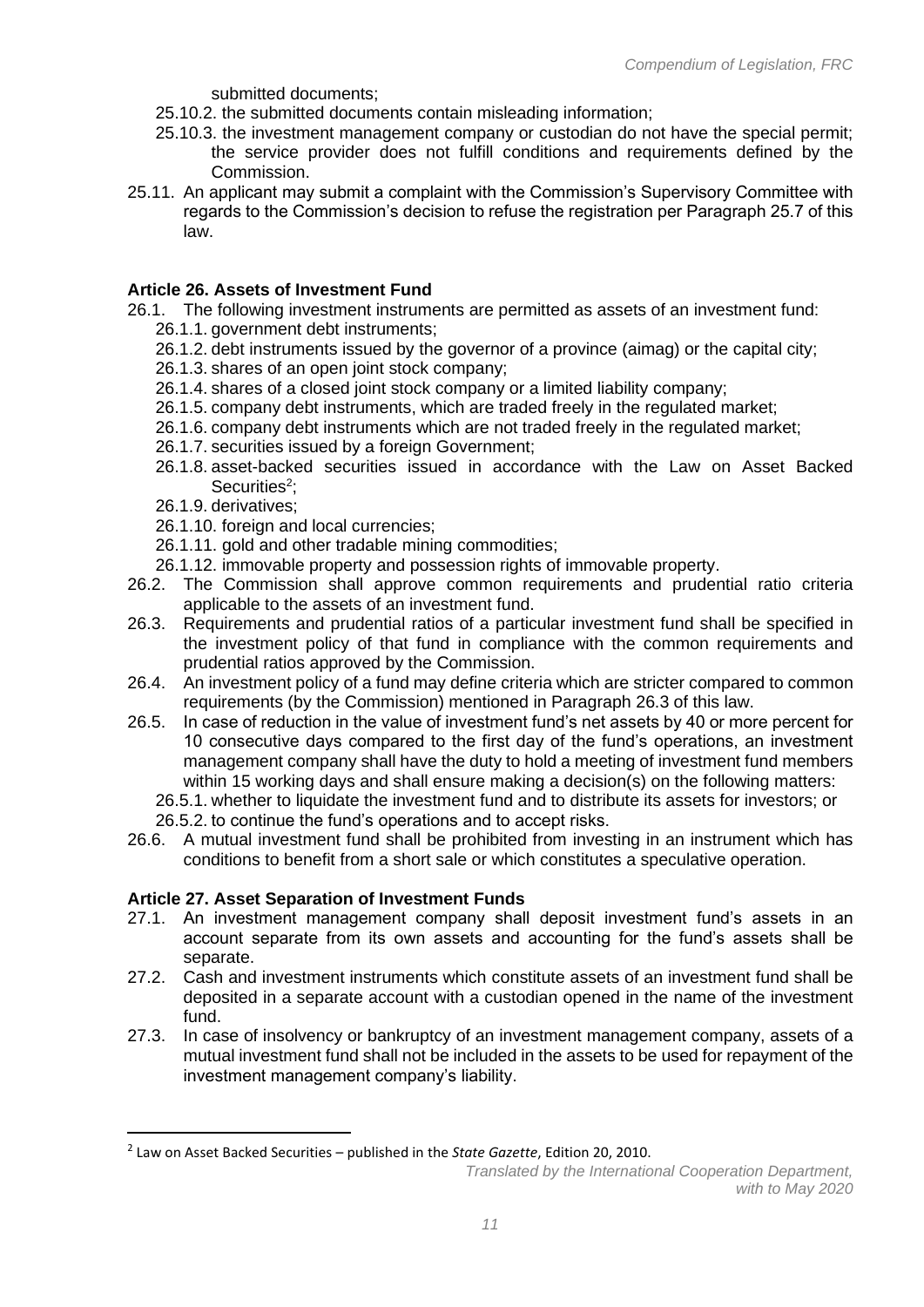## **Article 28. Payment of Fees for Services provided to Investment Funds and Performance Bonus**

- 28.1. Service fees of an investment management company and a custodian shall be paid from investment fund's assets and the total amount of the annual fees shall not exceed three percent of an average balance of the annual asset value of the investment fund.
- 28.2. A regulation on defining an average balance of the annual asset value shall be approved by the Commission.
- 28.3. In case of a private investment fund, depending on the performance of asset management activity, the performance bonus for the investment management company may be included in the agreement on asset management and the bonus amount shall not exceed 30 percent of the total annual gains of the investment fund as a result of the investment activity in that particular year.
- 28.4. Payments for services provided by an investment management company and a custodian during the establishment process of a mutual investment fund may be compensated (to the investment management company and the custodian) upon obtaining the special permit from the Commission.

# **Article 29. Requirements and Restrictions on Marketing Activities**

- 29.1. The following matters shall be included in the marketing material of an investment fund: 29.1.1. reminder that investment activity is risky;
	- 29.1.2. reminder that an investor shall bear the investment risk;
	- 29.1.3. types, level and size of investment risk.
- 29.2. Unless authorized or agreed to by the Commission, the following advertisements shall be prohibited in relation to an investment fund:
	- 29.2.1. producing, or causing others to produce, advertisements offering to become an investment fund member or making advertisements which shall likely have an impact on becoming a member;
	- 29.2.2. persuading to become an investment fund member or providing recommendations which shall likely have an impact on becoming a member.

# **CHAPTER FIVE. LIQUIDATION OF INVESTMENT FUNDS**

## **Article 30. Liquidation of an Investment Fund**

- 30.1. An investment fund shall be liquidated in the following cases:
	- 30.1.1. the operation term of an investment fund has expired;
	- 30.1.2. the liquidation decision has been made at the meeting of investment fund members prior to expiry of its operation term;
	- 30.1.3. pursuant to this law, the investment management company has convened the meeting of investment fund members meeting and the fund members have decided to liquidate the fund;
	- 30.1.4. an extraordinary situation defined by this law has occurred and a court decision to liquidate the fund has become effective;
	- 30.1.5. the investment fund has been bankrupted;
	- 30.1.6. other (grounds) specified in law.
- 30.2. A decision to liquidate an investment fund shall be made:
	- 30.2.1. by the meeting of investment fund members, based on the grounds specified in Sections 30.1.1-30.1.3 of this law;
	- 30.2.2. by court, based on the grounds specified in Sections 30.1.4 and 30.1.5 of this law and on the request made by the Commission or other authorized body;
	- 30.2.3. by other authorized body specified in this law.
- 30.3. Registration of the investment fund or its prospectus of unit rights, or granting the special permit for an investment fund to undertake operations of an investment fund, or granting the special permit to regulated entities of the securities market to provide services to an investment fund shall not be considered as a guarantee of a state organization for the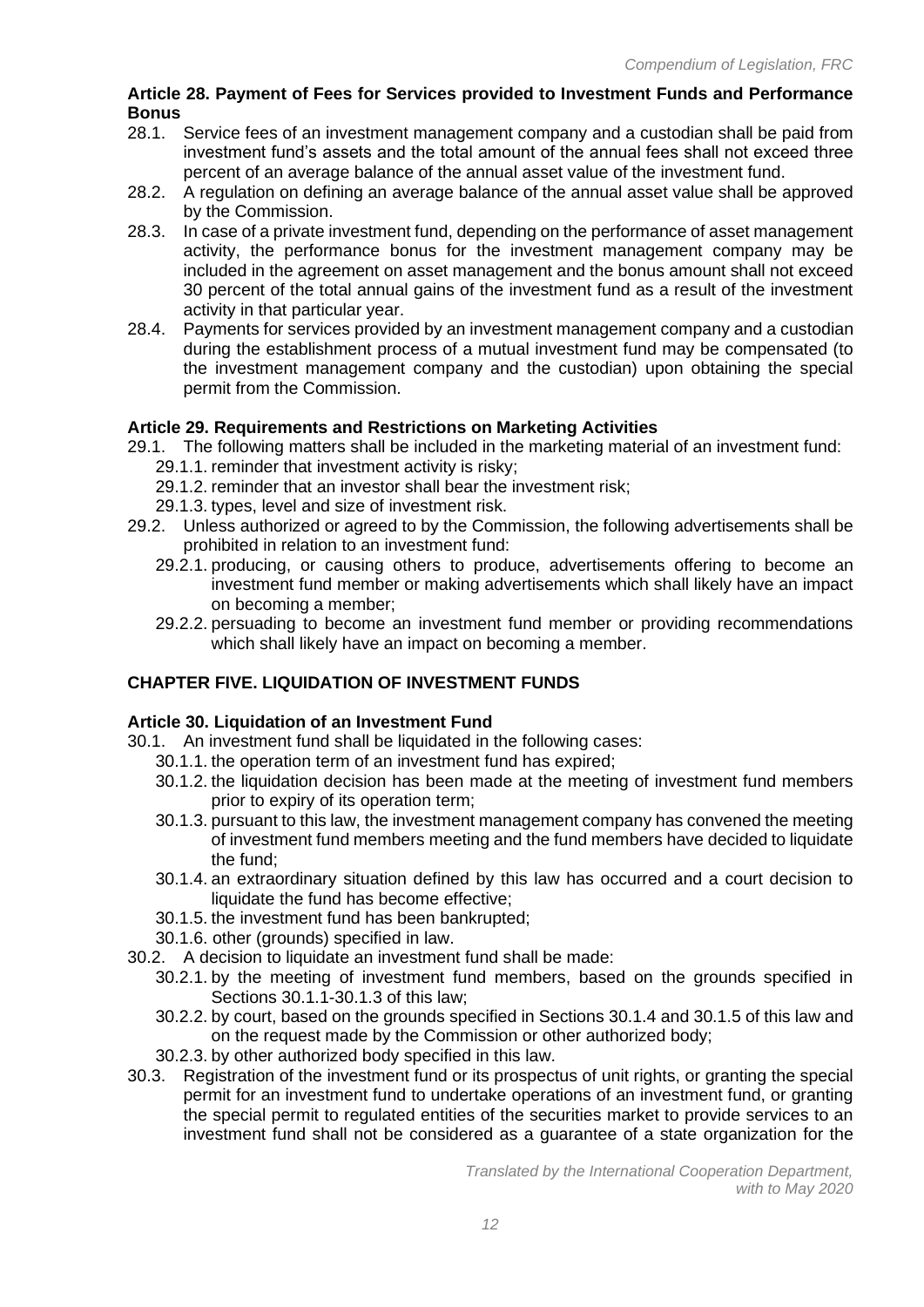fund's operations and the state shall not be liable for any loss, or damage caused to the investment fund member or to third parties due to the investment fund's or service provider's operations.

## **Article 31. Expiry of Operation Term of Investment Funds**

- 31.1. Upon expiry of the operation term stated in the investment fund's charter, an investment management company shall terminate operations of the investment fund and shall commence liquidation process of the fund.
- 31.2. Prior to the expiry (of the operation term of the fund) an investment management company, in accordance with the fund's charter and the investment policy and a predetermined plan, may begin to dispose of investment instruments, depending on the liquidity thereof, held by the investment fund and convert them into cash; and cash assets shall be prohibited from use for investing in other instruments.
- 31.3. Detailed regulation on liquidation of a mutual investment fund shall be approved by the Commission.
- 31.4. Liquidation plan of an investment fund shall be approved by a meeting of investment fund members and an investment management company shall deliver a copy of the (liquidation) plan to the Commission.

#### **Article 32. Liquidation of Investment Fund on a voluntary basis prior to expiry of its operation term**

- 32.1. Decision to liquidate an investment fund on a voluntary basis prior to expiry of its operation term shall be made by the overwhelming majority of the fund members at their members' meeting.
- 32.2. The liquidation plan shall be approved by the meeting of investment fund members together with the decision specified in Paragraph 32.1 of this law.
- 32.3. In case of a mutual investment fund, the unit rights' trade shall be terminated by the date of approval of the liquidation decision specified in the Paragraph 32.1 of this law and ithe nvestment management company shall inform that decision to the public in two days from its approval.
- 32.4. In case of a private investment fund, an investment management company shall have the duty to deliver a copy of the decision specified in the Paragraph 32.1. of this law to the fund members within five days from its approval.

#### **Article 33. Compulsory Meeting of Investment Fund Members convened by an Investment Management Company**

- 33.1. An investment management company shall have the duty to convene the meeting of investment fund members in the following cases:
	- 33.1.1. circumstances specified in Paragraph 26.5 of this law have occurred;
	- 33.1.2. due to liquidation or insolvency of the investment management company it has become necessary to transfer asset management services to a new investment management company;
	- 33.1.3. due to liquidation or insolvency of the custodian it has become necessary to transfer asset custody services to a new custodian;
	- 33.1.4. due to liabilities of the investment fund to third parties, the value of net assets of the investment fund may decrease below the limits mentioned in Paragraph 26.5 of this law.
- 33.2. At the meeting of investment fund members held in accordance with Paragraph 33.1 of this law, the following matters shall be discussed:
	- 33.2.1. whether to liquidate the investment fund, if the fund members have decided not to liquidate (the fund), then the members shall have no objection to bearing potential risks;
	- 33.2.2. selection of a (new) investment management company, assignment of contractual rights to manage the assets;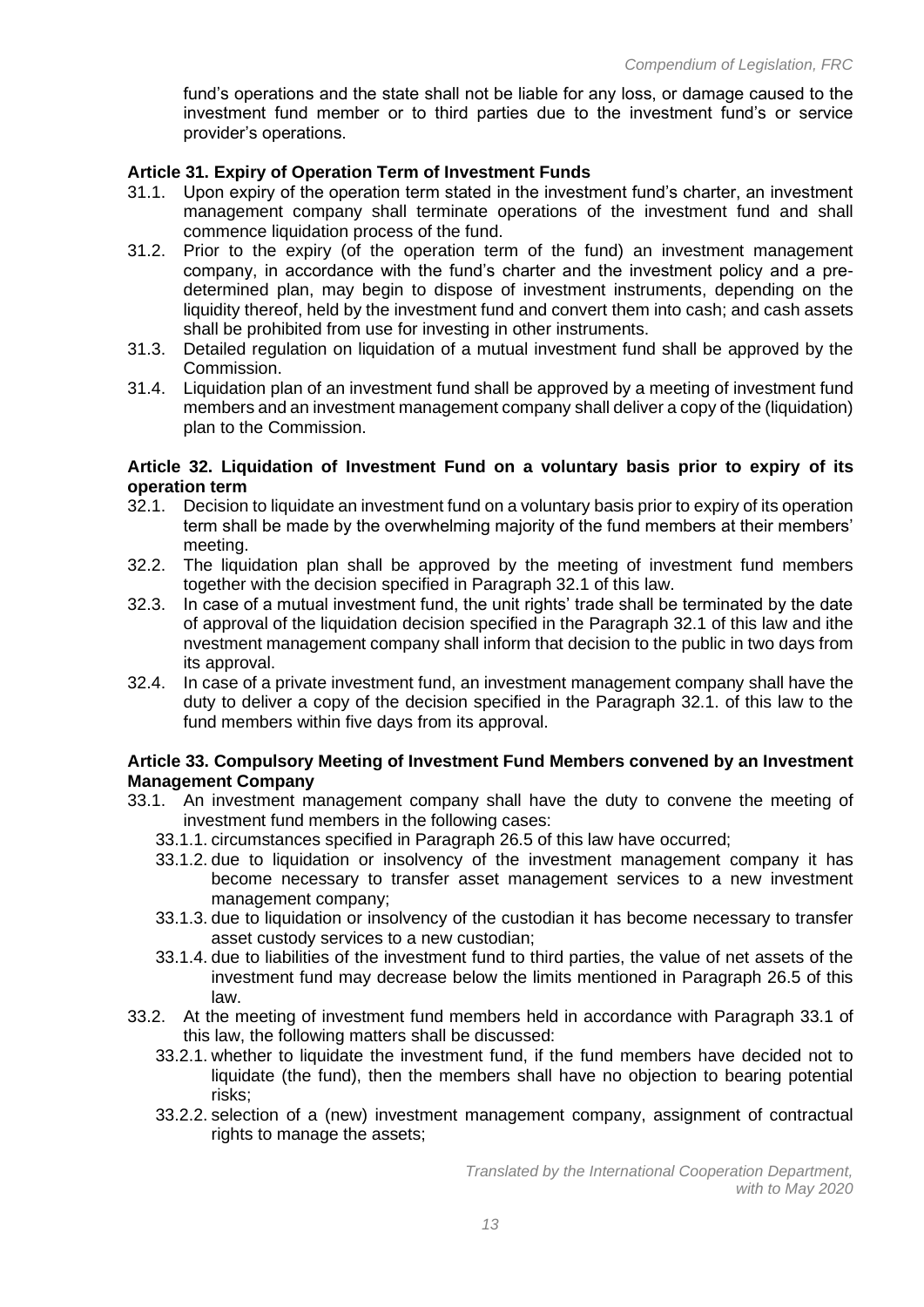33.2.3. selection of a (new) custodian, assignment of contractual rights of asset custody.

## **Article 34. Extraordinary Circumstances**

- 34.1. In case of a mutual investment fund, the following situation shall be considered as extraordinary circumstances:
	- 34.1.1. insolvency proceedings have been commenced against the investment fund or the investment management company or the custodian;
	- 34.1.2. circumstances have arisen that may lead to the liquidation of the investment fund;
	- 34.1.3. a competent authority has decided to reorganize the investment fund based on the grounds specified in this law.
- 34.2. The Commission shall immediately take the following measures in the event of extraordinary circumstances specified in Paragraph 34.1 of this law:
	- 34.2.1. to separate assets of the investment fund from the balance sheet of the investment management company and custodian until such time as all claims by the investors have been satisfied;
	- 34.2.2. if an investment management company is a bank, to appoint, together with the Bank of Mongolia, a receiver, if an investment management company is a regulated person other than a bank, to solely appoint entitled receiver;
	- 34.2.3. in case of a custodian, to appoint a receiver together with the Bank of Mongolia.
- 34.3. In case of extraordinary circumstances in the investment fund's operations, the custodian shall have the following obligations until the appointment of a receiver:
	- 34.3.1. freeze financial instruments held by the investment fund and suspend transfers;
	- 34.3.2. accumulate income related with the investment instrument held by the investment fund and terminate their spending;
	- 34.3.3. cancel any payments, service fees or bonuses from the investment fund's assets and retain cash assets.
- 34.4. A custodian shall have the duty to hand over to the receiver all original supporting records and documents of the accounts necessary for the verification of all financial instruments held by the investment fund and for protection of the portfolio.
- 34.5. A receiver shall submit one of the following proposals to the authority which has appointed him or her:
	- 34.5.1. fulfill investors' claims by disposing of investment instruments or other assets held by the investment fund;
	- 34.5.2. if measures specified in Section 34.5.1 of this law are considered to be impossible to implement, to transfer the investment portfolio to the asset management;
	- 34.5.3. take measures designed to improve repayment of the investment fund's receivables.
- 34.6. A competent authority which has appointed the receiver shall make a decision based on the proposals submitted by the receiver pursuant to Paragraph 34.5 of this law.
- 34.7. A receiver shall have a priority right to receive fees from income derived from his/her services and the Commission shall fix fee rates based on the prevalent rates in the banking and financial sector.
- 34.8. A regulation for undertaking measures specified in this Article shall be jointly approved by the Commission and the Bank of Mongolia.

#### **Article 35. A Receiver**

- 35.1. In relation to extraordinary circumstances specified in Paragraph 34.1 of this law, a receiver shall be appointed by the Commission (in case of a bank, a receiver shall be jointly appointed together with the Bank of Mongolia).
- 35.2. If necessary, the Commission may exercise rights and obligations of a receiver.
- 35.3. A receiver shall have the following rights and obligations:
	- 35.3.1. take assets into its custody in order to protect the members of the mutual investment fund;
	- 35.3.2. require changes to the board of directors of a mutual investment fund;
	- 35.3.3. take measures to improve repayment;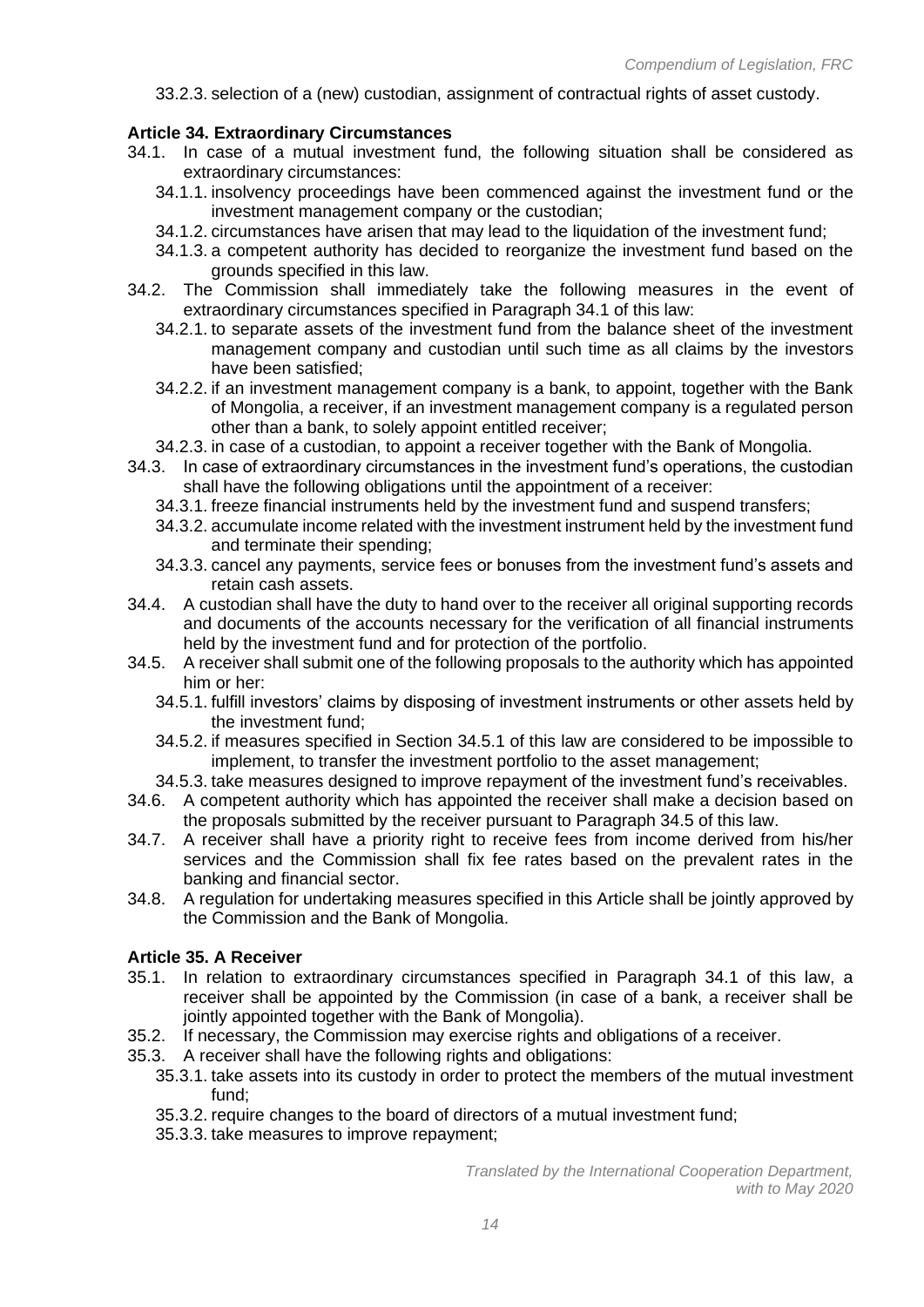- 35.3.4. amend or terminate the agreement on asset management or the agreement on asset custody;
- 35.3.5. based on the Commission's authorization, appoint a service provider or enter into service agreements with others;
- 35.3.6. make a proposal to liquidate the investment fund;
- 35.3.7. other activities permitted by the Commission.
- 35.4. A receiver shall perform its rights and obligations specified in Paragraph 35.3 of this law under supervision of the Commission.
- 35.5. A manager or an employee of an investment management company shall take all necessary measures to protect assets (of the fund) and investor's interests, hand over assets of the investment fund, financial statements, documents, official stationery, stamp of the investment fund to the receiver and cooperate with the receiver with all regards.

## **Article 36. Insolvency of Investment Fund**

- 36.1. If an investment fund has failed to pay its liability exceeding 10 percent or more of its total net assets within 20 working days, an application to commence insolvency proceedings may be submitted to the court.
- 36.2. Bankruptcy of an investment fund shall be regulated by the Bankruptcy Law of Mongolia<sup>3</sup>.

## **Article 37. Liquidation Procedure of Mutual Investment Fund**

- 37.1. With regard to the liquidation of a mutual fund, an investment management company shall undertake disposal of assets, closing of payments and clearing and distributing remaining assets to the fund members.
- 37.2. If the Commission has resolved to revoke the special permits of both the investment management company and the custodian, the Commission may select another company to perform operations of the investment management company and grant powers for carrying out liquidation.
- 37.3. In case of undertaking investment fund liquidation procedure by an entity selected by the Commission, the total amount of the service cost of asset valuator and auditor shall not exceed more than five percent of the revenues accumulated after disposal of the fund's asset.
- 37.4. An inspector appointed by the Commission shall conduct supervision of the mutual investment fund liquidation procedure.
- 37.5. Upon decision to liquidate a mutual investment fund being made, fund assets should not be disposed of other than by selling.
- 37.6. Within seven days from the grounds for liquidation of the mutual investment fund occurring authorized officials of that fund shall inform the public as well as Commission; and such statement shall include information on the period and the rules for the claims to be made.
- 37.7. The period and rules on submitting claims in accordance with Paragraph 37.6 of this law shall be irrelevant for the case when a fund is to be liquidated due to failure to raise necessary assets during the establishment of the mutual investment fund.
- 37.8. The period for receiving claims made by the claimants to the mutual investment fund shall not exceed six months nor shall be less than two months from its confirmation to the public.
- 37.9. Legal persons undertaking liquidation of the mutual investment fund shall be obliged to determine all claimants and debtors of the fund and shall be obliged to fulfill all claims and receivables.
- 37.10. After expiry of the period to receive claims from the mutual investment fund, the legal person undertaking the liquidation procedure shall issue a financial report on the total asset of the find and accepted payments to be made and deliver it to the Commission; in the case where an investment management company is undertaking the liquidation procedure the financial report shall be reviewed by the custodian.

<sup>3</sup> Law on Bankruptcy –published in the *State Gazette*, Edition 1, 1998.

*Translated by the International Cooperation Department, with to May 2020*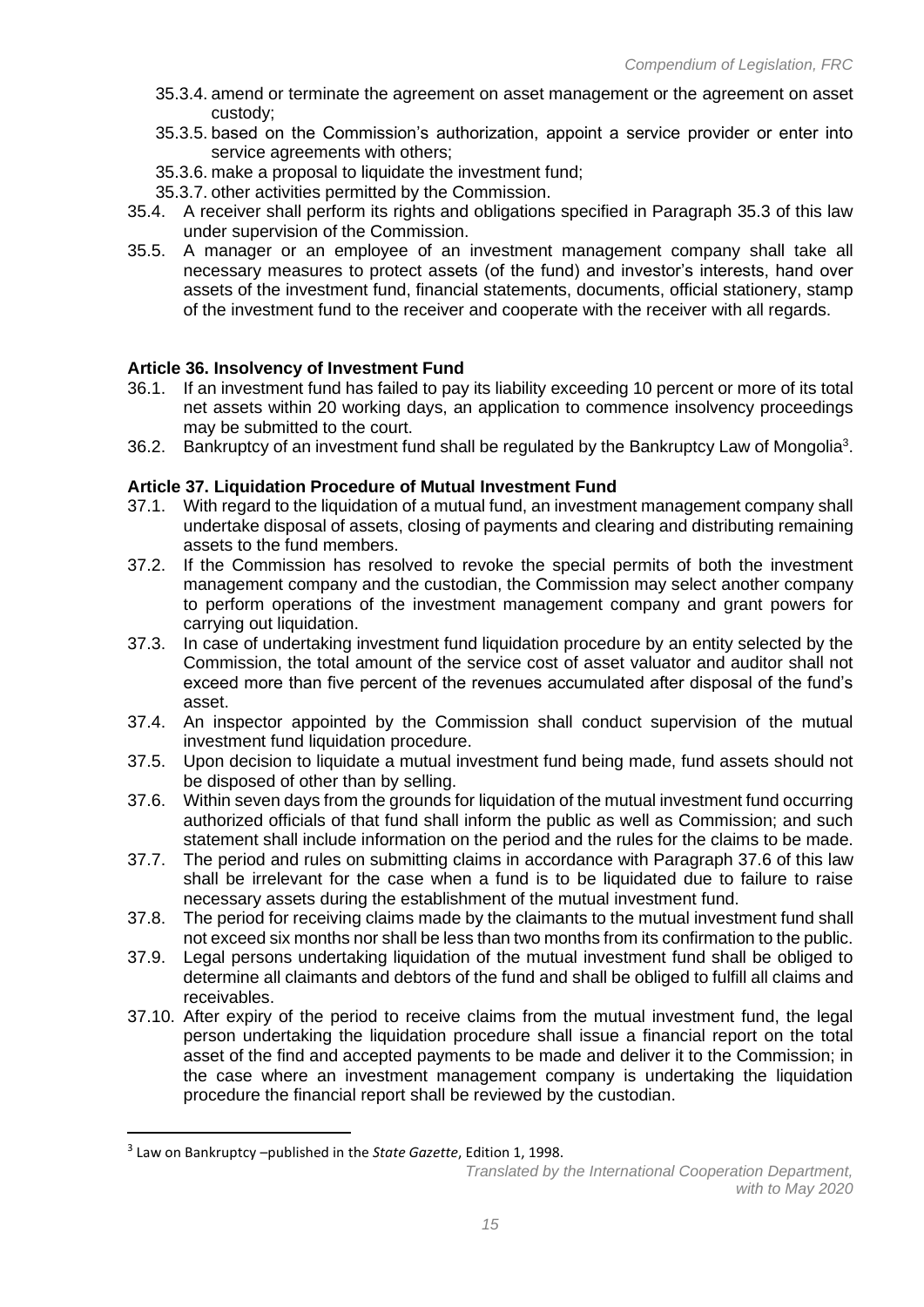- 37.11. Legal persons undertaking liquidation procedure shall be obliged to complete tasks related with the disposal of fund assets and all payments, pursuant with the rules specified in Article 37 of this law, within thee mounts from publication of statement on mutual investment fund's liquidation. Different terms can be set by the rules on trust management of an investment fund's assets.
- 37.12. If a mutual investment fund is to be liquidated due to failure to raise necessary assets or the volume specified in the rule on trust management of the assets is not reached during its establishment procedure, the legal person conducting the liquidation shall dispose of assets raised by the fund and shall make payments in accordance with an order specified in Article 38 of this law within two weeks of the term for fundraising expiring.
- 37.13. The Commission shall approve requirement for the mutual investment fund's liquidation report, and rules on issuing and delivering liquidation report to the Commission.

## **Article 38. Distribution of the Liquidated Investment Fund Assets**

- 38.1. Distribution of the liquidated investment fund assets shall be conducted in the following order:
	- 38.1.1. tax debts and payments payable by that fund;
	- 38.1.2. fees for the service providers except investment management company or custodian;
	- 38.1.3. liquidation operation costs of the legal person conducting the liquidation or work fees of the legal person appointed by the Commission and undertaking liquidation measures.
	- 38.1.4. service fees payable for the custodian in accordance with an agreement on asset custody;
	- 38.1.5. service fees payable for an investment management company.
- 38.2. After distribution of the assets in accordance with Paragraph 38.1 of this law, remaining assets shall be distributed to the fund members proportional with their invested assets.

#### **CHAPTER SIX. INVESTMENT FUND'S ACCOUNTING, AUDIT, ASSET VALUATION AND INFORMATION**

#### **Article 39. Accounting**

- 39.1. Accounting of an investment fund shall be conducted in accordance with international accounting standards.
- 39.2. Accounting of an investment fund shall be undertaken by an investment management company. The investment management company may assign a certified professional accountant(s) for running accounting records, in which case such accountant/s shall be registered with the Commission and be granted certification in pursuant with the Law on Accounting<sup>4</sup> .
- 39.3. A regulation on registration of certified professional accountants shall be approved by the Commission.
- 39.4. In addition to Article 52 of the Law on Securities Market the following shall be complied with in running the books of the mutual investment fund:
	- 39.4.1. at a specific time after each daily trade to disclose the fund's daily net assets valuation via the fund's own website as well as to deliver the same information to the Commission;
	- 39.4.2. to disclose clearly valuation methods and registration of the investment fund's net assets via its own website;
	- 39.4.3. to enter into an agreement with the custodian in relation to the implementation of the rights certified by the securities and traded securities and to include calculation and information to be disclosed publicly in detail;
	- 39.4.4. other matters defined by the Commission.
- 39.5. The Commission or a legal person appointed by the Commission shall have a right to

<sup>4</sup> Law on Accounting – published in the *State Gazette*, Edition 4, 2002.

*Translated by the International Cooperation Department, with to May 2020*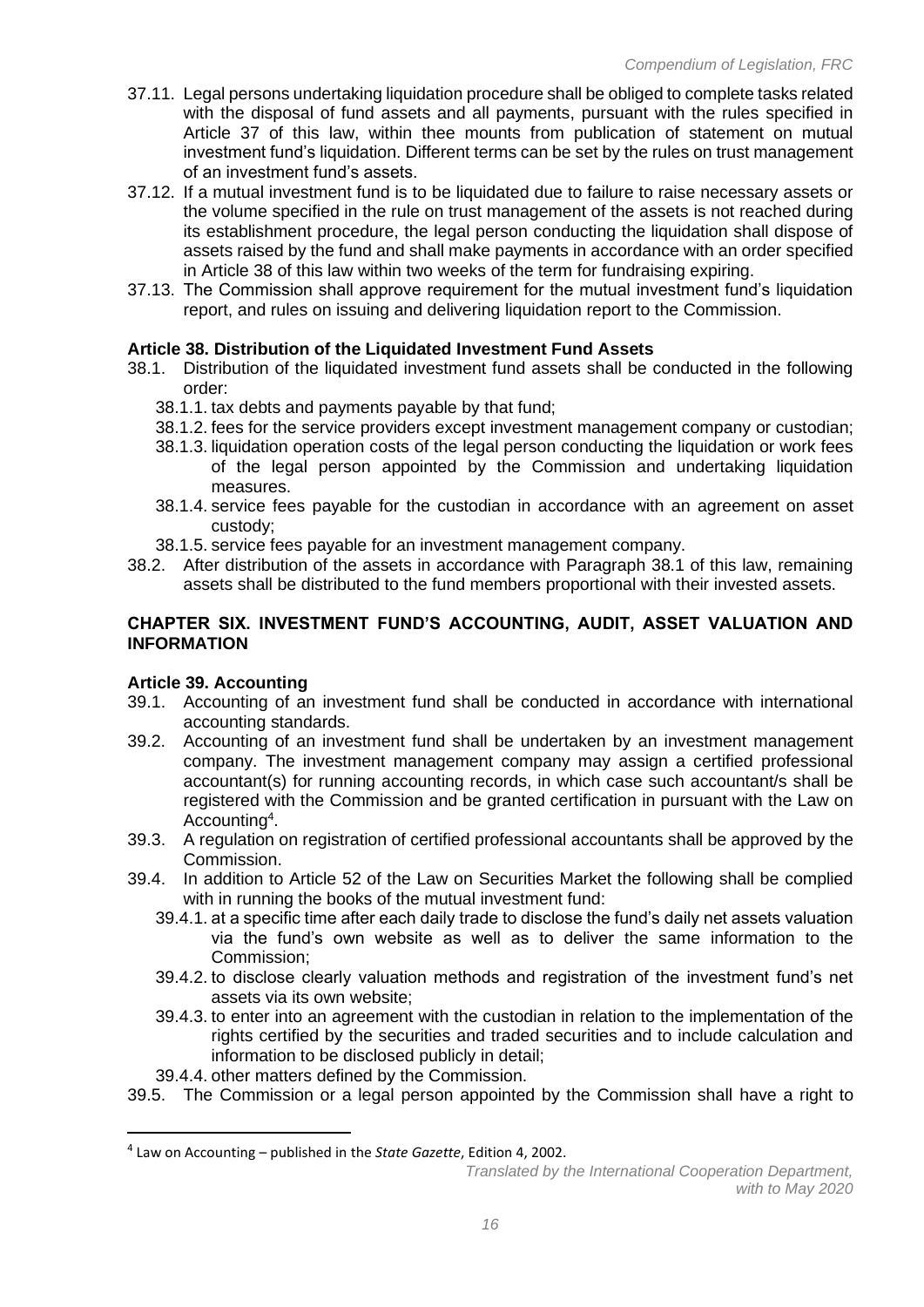examine documents related with the accounting and to acquire copies without any charge.

- 39.6. Employees of the custodian or the auditing company, which provide services to the investment fund, and their related party with the common interests shall be prohibited from being the person responsible for keeping accounting records of the fund.
- 39.7. The person who provides accounting services to an investment fund shall be prohibited from conducting auditing of the fund during its service or until expiry of five years from its service completion.

### **Article 40. Audit and Audit Inspections**

- 40.1 Investment fund and investment management company shall select auditing company which is registered with the Commission and enter into agreement within one month and inform the Commission.
- 40.2. An auditing and auditing inspection of the investment fund and investment management company shall comply with same requirement specified in Article 53 and 54 of the Security Market Law.

## **Article 41. Calculation and Valuation of Net Assets of Investment Fund**

- 41.1. The net assets of the investment fund shall be calculated pursuant with the rules approved by the Commission.
- 41.2. The rule on valuation of the investment fund net assets shall be approved by the Commission.
- 41.3. Valuation of the real state and right's valuation included in the portfolio of the investment fund assets shall be conducted by the independent valuator who holds special permits for undertaking asset valuation activity in accordance with the Law on Asset Valuation<sup>5</sup>.
- 41.4. Valuation of the assets investment fund's assets shall be conducted on every occasion upon receipt or transfer by any form; and unless the Commission defined its period otherwise, the valuation of the assets included in the investment fund assets shall be conducted not less than once a year.
- 41.5. A valuator or a legal person entitled to conduct valuation shall be prohibited from being an employee of the investment management company, custodian, audit company or related party with common interest with them.

#### **Article 42. Investment Fund Information**

- 42.1. Article 57 of the Security Market Law shall be complied with and the mutual investment fund and investment fund shall be obliged to submit information required by the Commission within the time specified.
- 42.2. Based on the types of investment fund, the Commission shall approve rules specifying procedures and lists of information to be disclosed publicly and to be submitted to the Commission or any other authority on a permanent basis.
- 42.3. Private investment funds shall not be obliged to provide information to the public except if specified by law or by Paragraph 42.2 of this law.
- 42.4. Investment management company of the particular investment fund shall be responsible for the accuracy and availability of the information.
- 42.5. The Commission shall define rules on collecting information from the legal entity or citizens who provide services to the investment fund or information related with the investment fund's operation; and the collected information shall be used only for official purposes.

## **CHAPTER SEVEN. FOREIGN INVESTMENT FUNDS REGULATION**

## **Article 43. Overseas Registered Investment Fund Operation**

43.1. In order to conduct investment operations within the territory of Mongolia an investment fund registered in a foreign country or its subsidiaries or affiliated companies shall be

<sup>5</sup> Law on Asset Valuation - published in the *State Gazette,* Edition 8, 2010.

*Translated by the International Cooperation Department, with to May 2020*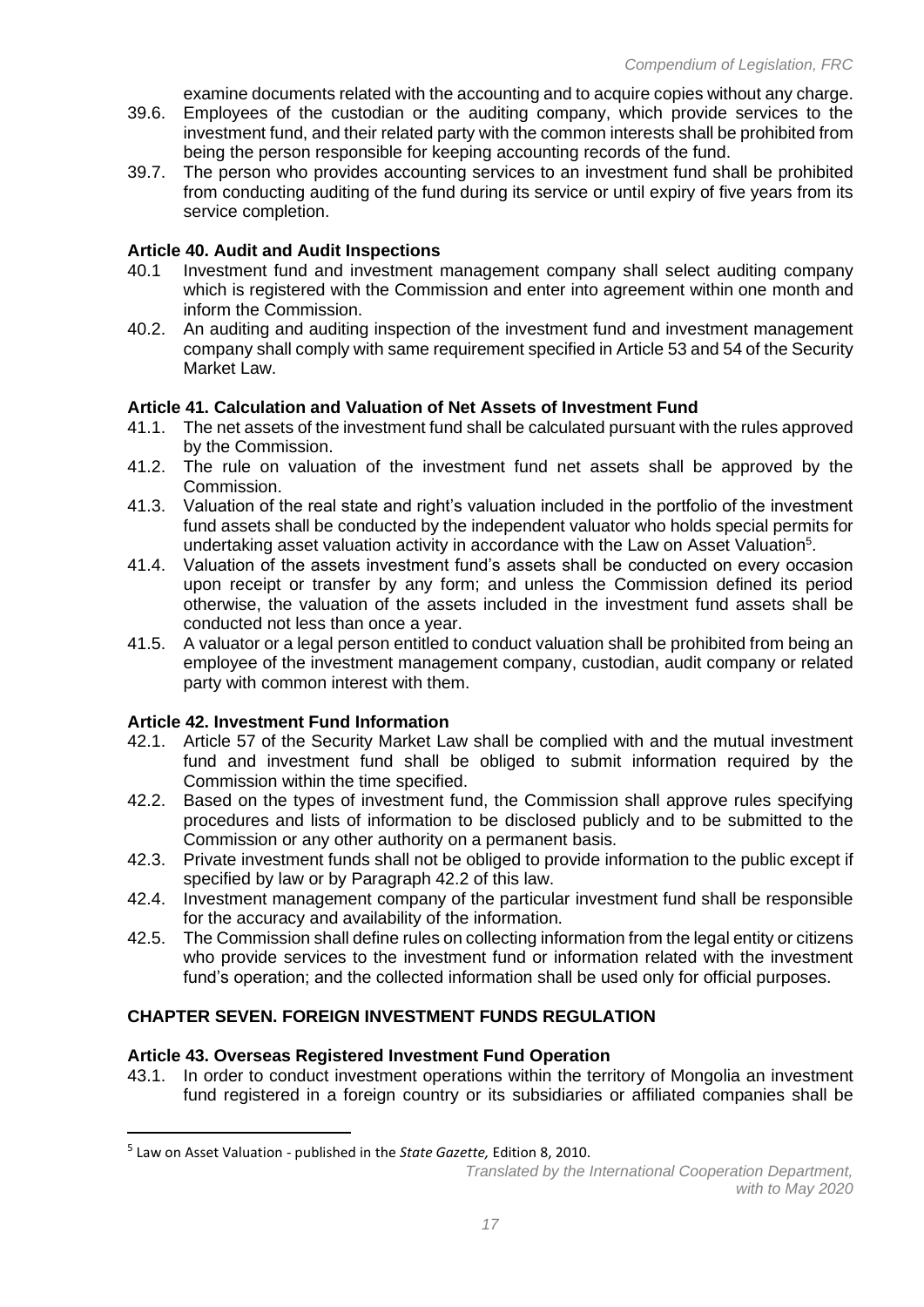registered with the Commission.

- 43.2. A foreign registered investment fund shall be prohibited from publicly offering and selling its shares and unit rights within the territory of Mongolia.
- 43.3. A foreign registered investment fund may offer its shares and unit rights (privately) through a closed offer upon authorization by the Commission. The regulation on issuing such authorization and requirements therefor shall be approved by the Commission.
- 43.4. The Commission shall approve a regulation on foreign registered investment fund's disclosure requirements for the information to be disclosed to the public, submission to the Commission and its type.

## **CHAPTER EIGHT. INVESTMENT MANAGEMENT COMPANY**

#### **Article 44. Investment Management Company**

- 44.1. The main activity of the investment management company shall be establishment of the investment fund, provision of trust-asset management service to the investment fund upon contractual bases and its representation.
- 44.2. The legal entity which undertakes investment management activity shall comply with requirements and conditions specified by this law and by the Commission.
- 44.3. The investment management company that provides services to the mutual investment fund shall have at least two full time investment advisors who are responsible for its function for conducting investment management.
- 44.4. The volume and prudential ratio between the investment management company charter capital versus assets of the investment fund under its management shall be defined by the Commission.
- 44.5. A shareholder holding more than 10% of the total shares of the investment management company, its authorized official and securities investment advisors who shall manage assets of the investment fund shall be a person whom the Commission considers as fit and proper; but shall be prohibited from being any of the following legal persons:
	- 44.5.1. three years have not passed since their special permit was terminated due to a violation when he/she worked as a governing person for the investment management company, custodian, bank and securities sector;
	- 44.5.2. one year has not passed since he/she was charged with an administrative penalty due to breach while employed in insurance, finance, banking and securities sector; and
	- 44.5.3 a person who has committed a state or economic crime and is convicted of it.
- 44.6. A securities investment adviser of the investment management company shall be specialized in investment fund's operations and shall be covered by the professional liability insurance.
- 44.7 An investment management company may undertake only the following activities simultaneously with activities specified by this law:
	- 44.7.1. management of investment fund assets;
	- 44.7.2. management of securities;
	- 44.7.3. management of private pension fund assets;
	- 44.7.4. management of reserve capital insurance company; and
	- 44.7.5. other activities permitted by law.
- 44.8. An investment management company shall have the following common obligations:
	- 44.8.1. keep the investment fund's assets in the custody of the custodian, which provides investment management services (to the fund);
	- 44.8.2. send immediately a copy of all supplementary financial documents related with the movements of investment fund's assets to the certified public accountant and custodian upon its issuance or receipt;
	- 44.8.3. submit specified reports and information to the Commission in a specified form and within a defined period;
	- 44.8.4. depending from the types of investment fund, to disclose relevant information to the public and to the fund's members;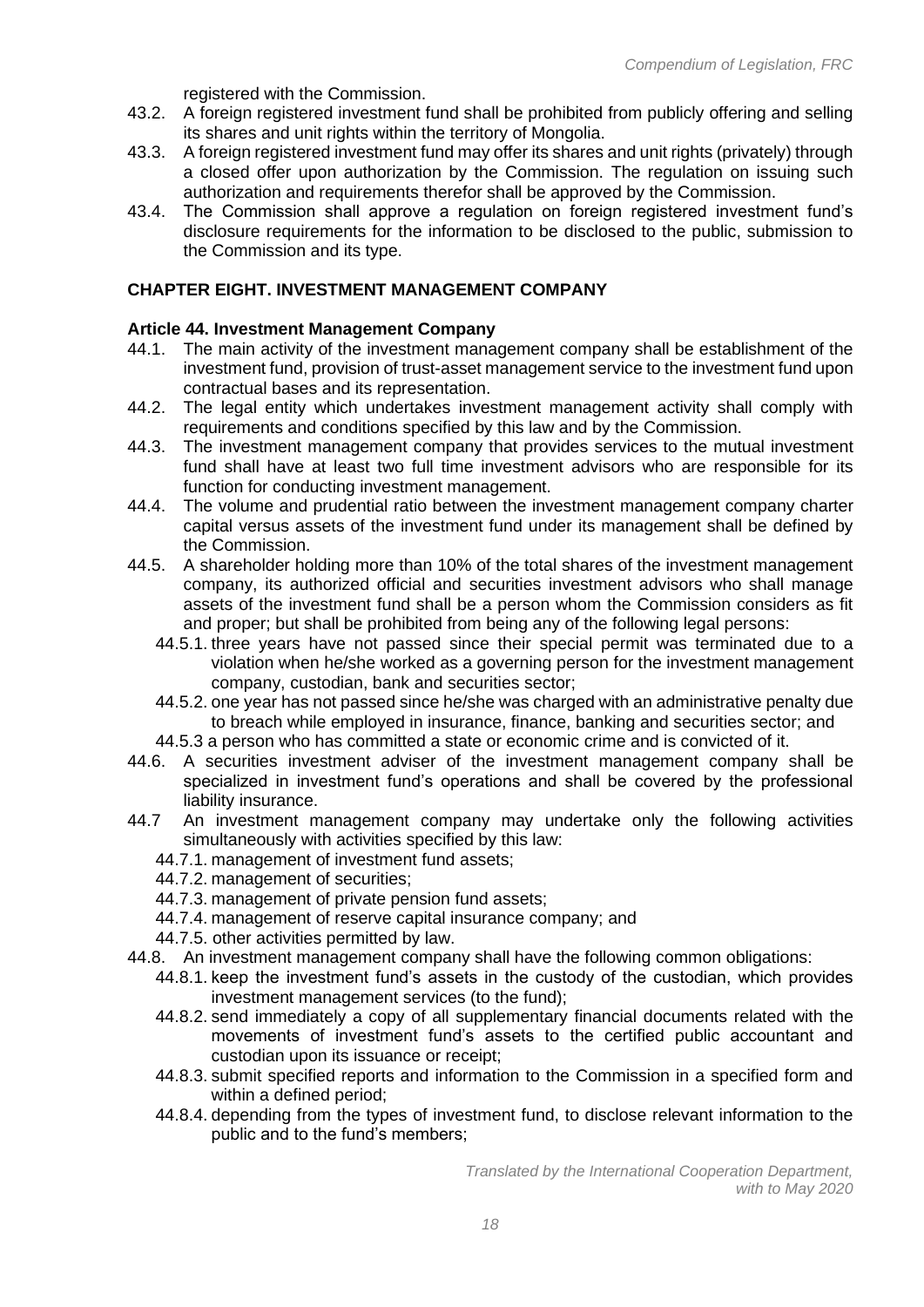- 44.8.5. not to make changes to its charter capital, shareholders, governing person and representatives;
- 44.8.6. enter into an auditing contract with the audit company which is registered with the Commission; and
- 44.8.7. to comply other requirements set by this law and the Commission.

**Article 45. Granting, suspension, restoration and termination of the special permits**

- 45.1. In addition to the documents specified in Paragraph 27.2 of the Security Market Law, the following documents shall be submitted upon the request for the special permits of investment management operations:
	- 45.1.1. copy of an applicant entity's charter and information on its legal entity's structure, and administration;
	- 45.1.2. feasibility study prepared with the condition to cover at least more than a one-year period of operation of investment management activity;
	- 45.1.3. information on fit and proper requirement fulfillments of the authorized officials such as applicant legal entity's membership of the board, internal auditing committee and executive management, in respect of education, professional experience and criminal records;
	- 45.1.4. education, professional experience and criminal records of the investment advisors;
	- 45.1.5. latest financial statements or audited reports if other activities where undertaken previously; and
	- 45.1.6. information on shareholders who holds more than five percent of the total issued shares of the applicant legal entity including, if shareholder is an individual, their education and professional experiences, if legal entity their operations and latest financial report.
- 45.2. The Commission shall make decisions on whether to grant special permits within 30 days upon receipt of applications.
- 45.3. The Commission may refuse to grant special permits based on the following grounds:
	- 45.3.1. shareholder or authorized official of the investment management company considered as not fulfilling the fit and proper requirement;
	- 45.3.2 it appears to be a related party with the conductor of activities specified in Sections 24.1.1, 24.1.2, 24.1.5, 24.1.10, 24.1.15 – 24.1.17 of the Law on Securities Market;
	- 45.3.3 the related party of the shareholder or authorized official is considered to be a shareholder or authorized official of the conductor of the activities specified in Sections 24.1.1, 24.1.2, 24.1.5, 24.1.10, 24.1.15 – 24.1.17 of the Law on Securities Market;
	- 45.3.4 the applicant legal entity is considered to be a related party that operates other types of activity for profit which may conflict with the investor's rights and interests, or running such activities simultaneously; and
	- 45.3.5 other grounds specified in this law.
- 45.4. If the Commission resolves to refuse granting special permits, the Commission shall deliver that resolution to the applicant within five workdays; and refusal grounds and reasons shall be stated in that decision.
- 45.5. The Commission may suspend special permits on undertaking investment management company operations if it defines grounds specified in Paragraph 45.3 of this law after granting special permits.
- 45.6. The Commission shall clearly specify terms for clearing violations and fulfillment of duties as well as orders in its decision to suspending special permits on undertaking investment management activities.
- 45.7. The Commission shall restore the special permits if violations are cleared, duties are fulfilled, orders are duly complied within specified periods and no other grounds restricting the restoration of the special permits were defined.
- 45.8. Restoration of the special permits shall serve as grounds for extension of the initially granted validity period of the special permits.
- 45.9. The failure to clear violations or fulfillment of the duties and orders within period specified in Paragraph 45.6 of this law, shall serve as grounds to terminate the special permit.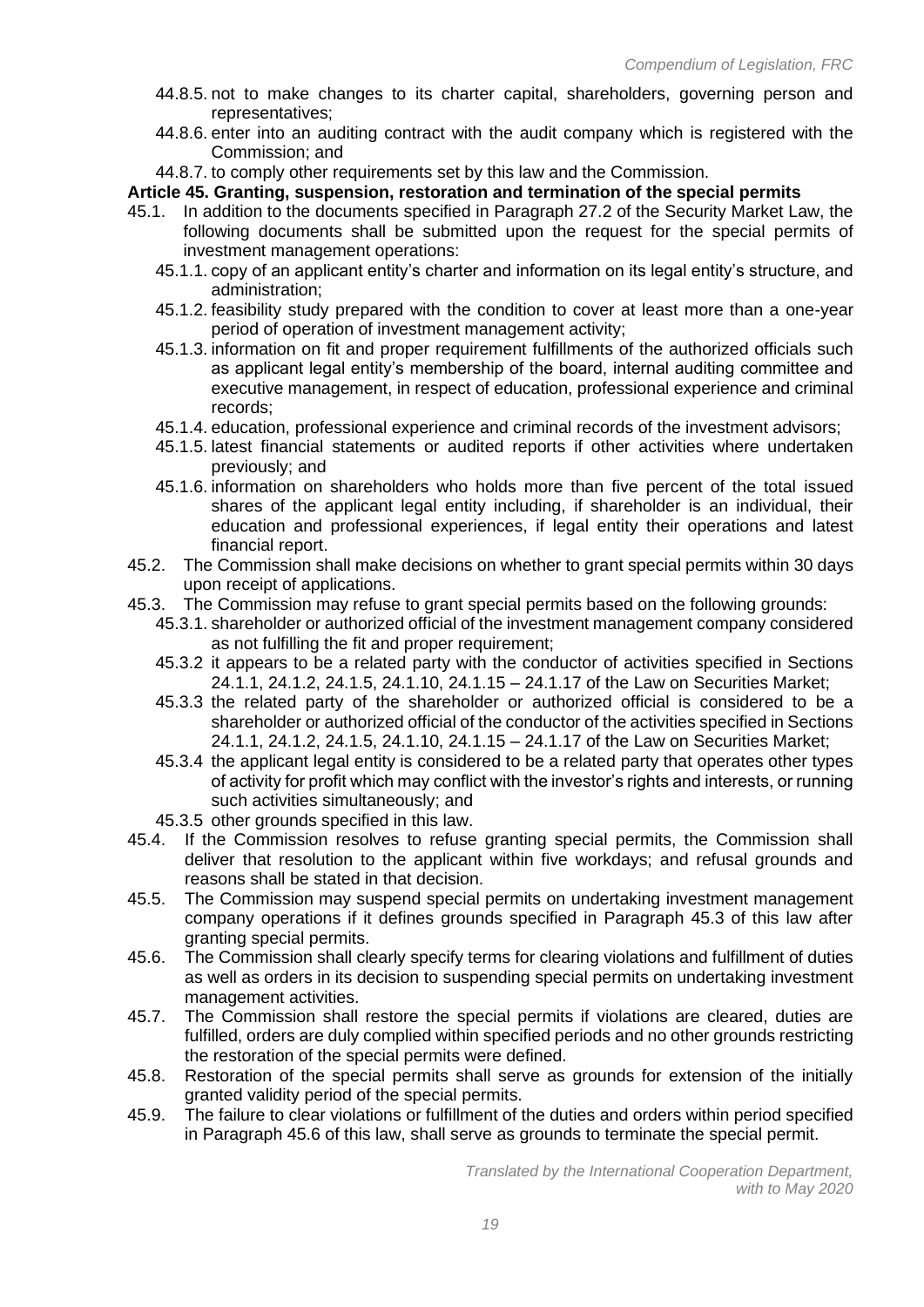- 45.10. The Commission shall revoke the special permit based on following grounds:
	- 45.10.1. if, an investment management company or its shareholders or governing officials misused investment fund assets for which it provides service, or defalcated its assets or conduct of fraudulent acts are proven;
	- 45.10.2. conduct of acts with conflicts of interest by the investment management company or by its officials violating the law and charter of the investment fund are proven;
	- 45.10.3. unit rights of private investment funds are offered publicly;
	- 45.10.4.non-compliance of information disclosure obligations for the Commission, public and investors are violated several times;
	- 45.10.5.the conduct of economic crime by an investment management company's shareholder which holds more than 10 percent of shares and/or its governing official is proven by the court.
- 45.11. Revocation of the special permits of the investment management company by the Commission shall serve as grounds for transfer of investment fund asset's management to another authorized investment management company or if that is impossible to do so, to liquidate that particular fund.

#### **Article 46. Prohibited operations and other activities of investment management company**

- 46.1. The following activities shall be prohibited for the legal entity which undertakes investment management company operation and its governing officials:
	- 46.1.1. disposal of investment fund assets for proposes not stated in the investment policy document of the investment fund;
	- 46.1.2. entering into contracts which will cause violation of this law and prudential ratio criteria and requirements defined by the Commission;
	- 46.1.3. transfer of investment fund assets to others for free;
	- 46.1.4. entering into contracts with the condition to transfer assets which is not received as an asset of the investment fund;
	- 46.1.5. use investment fund assets for payment of its own, or third-party debts or as of pledge or as of guarantee;
	- 46.1.6. invest investment fund assets into prohibited items, by violating laws, rules and investment policy or exceed limits defined;
	- 46.1.7. transfer investment fund's assets into its own ownership without payments, except cases defined in Article 28 of this law in a form of service payments and bonuses;
	- 46.1.8. by non-separation of assets causing a situation which makes it impossible to distinguish ownership of the investment fund's assets form its own assets,
	- 46.1.9. developing connected party interests by purchasing shares of the legal entity which provides services, such as custodian or other services, to the investment fund of which the investment management company provides services.
- 46.2. In case of breach of contract or improper performance of the obligations by the investment management company, the investment fund shall have a right to terminate the contract and to enter a service contract with another investment management company.
- 46.3. In case of termination of an agreement on investment management, the investment management company which provided services shall transfer the following documents to the succeeding investment management company without any payment:
	- 46.3.1. charter of the investment fund, the special permits, certificate and other documents related with the legal entity's status;
	- 46.3.2. documents related to the rights to undertake management of the investment assets and disposal;
	- 46.3.3. agreements and contracts entered by or on behalf of the investment fund;
	- 46.3.4. all original versions of the supporting documents of the investment fund's accounting along with the electronic accounting files.
- 46.4. Unless otherwise stated in the law and/or in the charter of the investment fund, an investment management company shall continue providing services without any disruption until entry into agreement with the succeeding investment management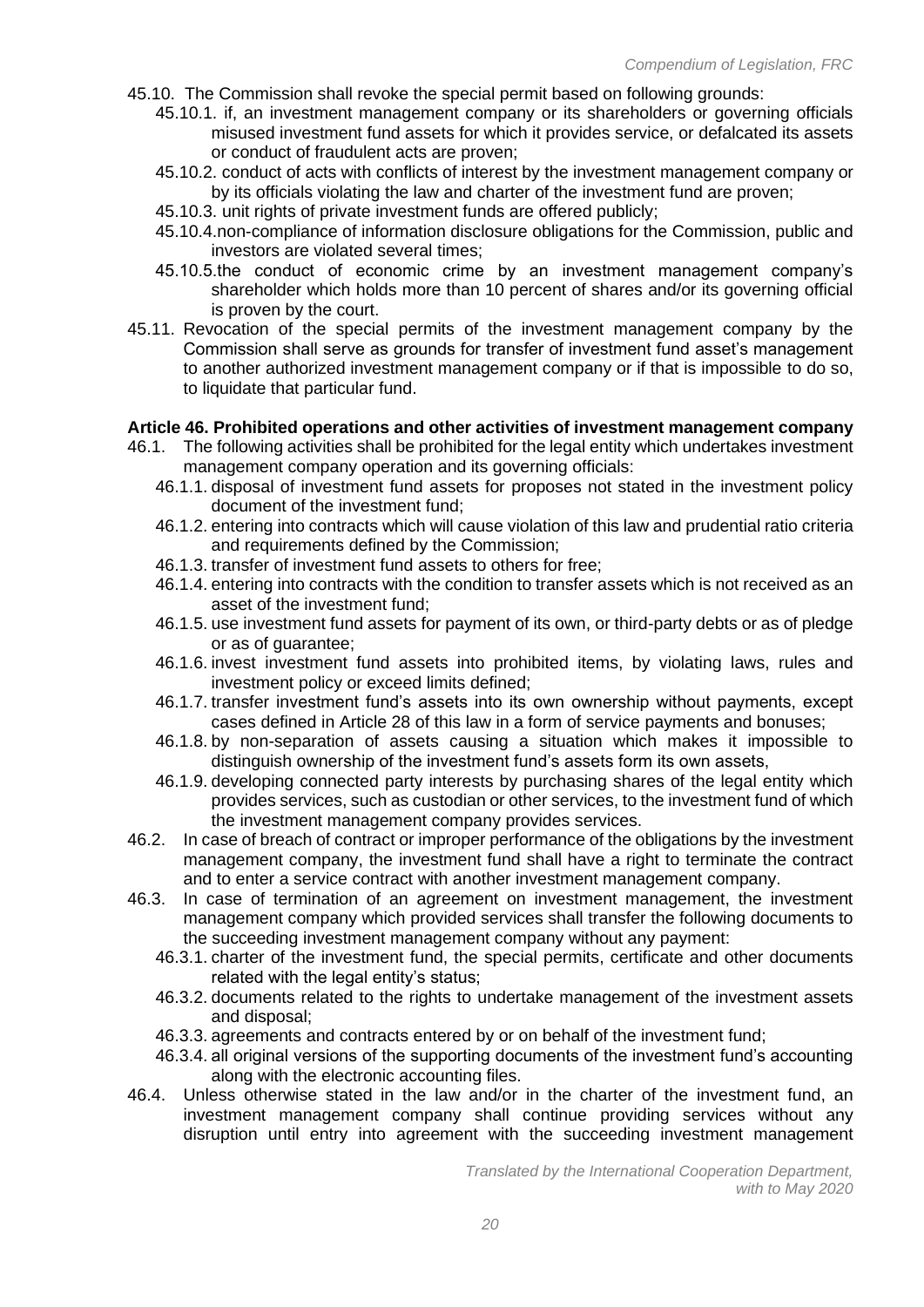company in accordance with Paragraph 46.2 of this law.

- 46.5. Investment management company which provides asset management services may refuse to exercise its contractual obligations in accordance with the grounds defined in this law or in the agreement entered with the investment fund.
- 46.6. Investment management company shall inform the Board of Directors of the fund and the Commission 60 days prior to its suspension of exercising its obligations under the agreement on asset management by proxy,
- 46.7. Within five days from suspension of exercising obligations, assets and all documents of the fund shall be transferred to the succeeding investment management company.
- 46.8. It is prohibited for an investment management company to include, any provision stating the investment company providing services will not be responsible for damages caused to the fund due to breach of its contractual obligations, in the documents and charter of the fund. If such provision is included, it will be considered as invalid.
- 46.9. Service payments for the investment management company shall be paid in accordance with an agreement on asset management.
- 46.10. Investment management company shall be responsible for the loss and damages caused to others during its provision of asset management services upon trust to the investment fund due to its intentional or unintentional acts and loses caused to the investment fund due to breech of investment policy.

## **Article 47. Asset management**

- 47.1. Terms of an agreement on asset management shall be equal to the terms of the investment fund stated in the charter of the fund.
- 47.2. An investment management company and its employees who manage assets shall be responsible for:
	- 47.2.1. carrying out asset management pursuant to the interests and rights of investors;
	- 47.2.2. running accounting records of the investment fund's assets, portfolio related financial reports, accounting books separately from its own assets in accordance with the regulations defined by the Commission;
	- 47.2.3. disclosing reports and information necessary for investors;
	- 47.2.4. transferring of securities payments in accordance with the regulations;
	- 47.2.5. implementing orders and instructions issued by the Commission for the purpose of protecting investor rights and interests.
- 47.3. The template agreement on asset management shall be approved by the Commission.
- 47.4. A copy of the agreement on asset management shall be attached to the fund's prospectus of unit rights.

# **CHAPTER NINE. INVESTMENT FUND ASSET CUSTODY<sup>6</sup>**

## **Article 48. Custodian Activity**

- 48.1. Registration and custody of the investment fund's assets shall be conducted by the legal entity that holds the special permit to conduct custodian service under the asset custody contract entered with the investment fund.
- 48.2. The Commission may grant a special permit to conduct custodian service to a bank that fulfills the following conditions and requirements:
	- 48.2.1. financial prudential criteria defined by the Commission;
	- 48.2.2. human resource and technical conditions to conduct custodian activity;
	- 48.2.3. executive officers and management members are fit and proper;
	- 48.2.4. no insolvency, termination, suspension proceedings, or debt payment issue over 25 percent of its equity;
	- 48.2.5. regulations defined in the Paragraphs 48.6 and 48.7 of this law have been reviewed

<sup>6</sup> Note: The original Mongolian terminology can be translated as '*depository*' or '*custody*'. The translator used 'custody' in order to express the correct content of this law.

*Translated by the International Cooperation Department, with to May 2020*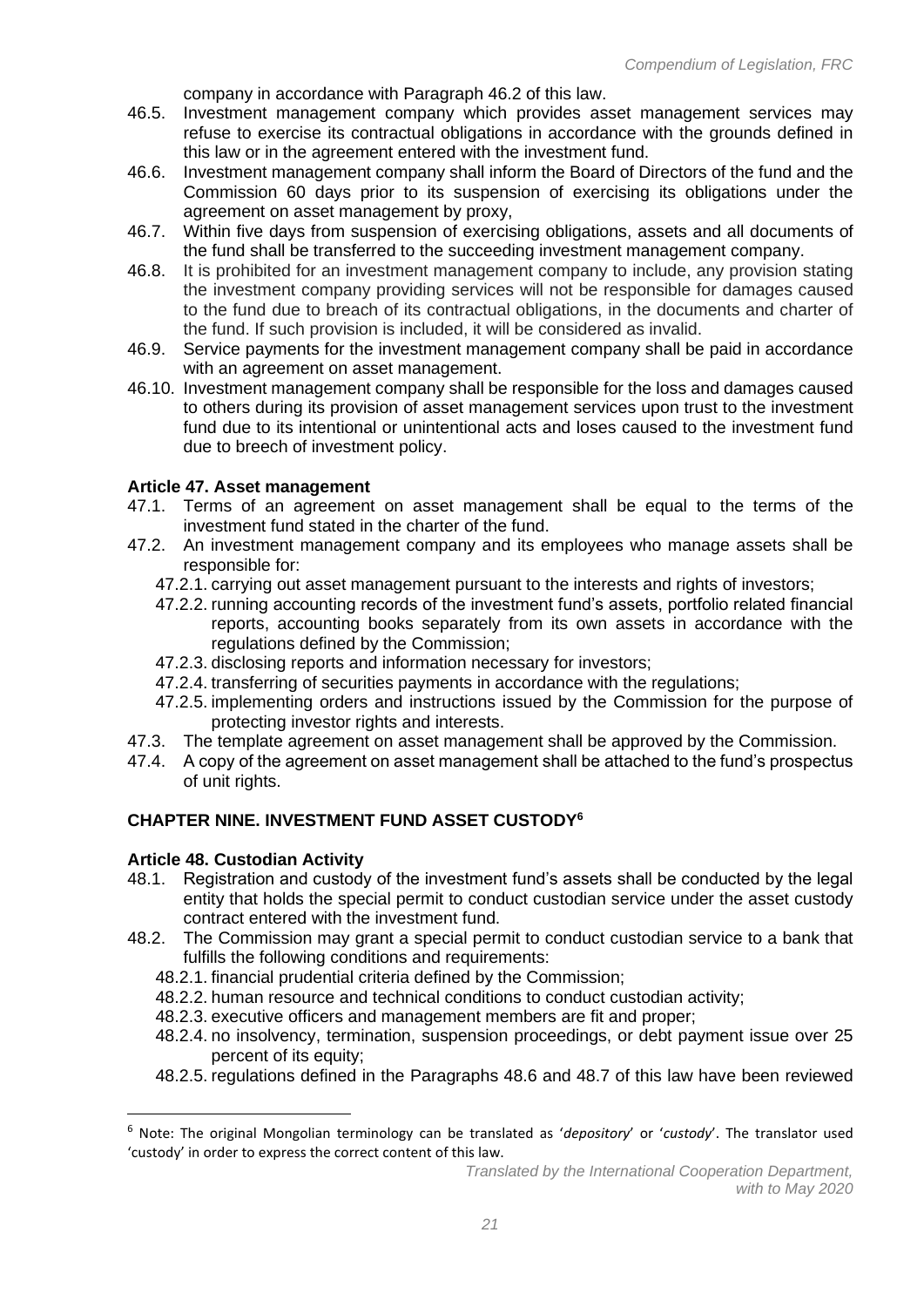by the Commission.

- 48.3. A custodian shall be prohibited from providing simultaneous investment management and custodian services to the same investment fund.
- 48.4. The following individuals shall be prohibited from employment as a management member of the legal entity that undertakes custodian activity:
	- 48.4.1. three years have not passed since termination of the special permit due to breach, of which he or she was employed as an executive manager, which conducts investment fund management, other activities at the regulated securities market, bank and other financial institutions which provide loan or insurance services.
	- 48.4.2. one year has not been passed since the penalty stated in the Law on Infringement was imposed during conducting regulated activities in the financial and securities market*;*
	- 48.4.2. received criminal punishments for conduct of economic and criminal cases against the state.
- 48.5. The Commission shall conduct granting, suspension, recovery or revoking, termination of the special permits in accordance with the common regulations defined by the Law on Securities Market.
- 48.6. Common regulations for undertaking custodian activities shall be defined by the Commission and a custodian shall register with the Commission its company charter and code of rules related to the provision of custodian services.
- 48.7. The code of rules specified in Paragraph 48.6 of this law shall consist of the following rules:
	- 48.7.1. internal rule on undertaking custodian activity;
	- 48.7.2. forms and guidelines for the initial financial documents of the custodian activity and its reports to be delivered to the customers;
	- 48.7.3. rule on conducting supervision of implementation of this law and other legislation, rules and guidelines approved by the Commission for the investment management company's course of registration of fund's assets, defining net asset and unit right's value of the investment fund and disposing investment fund assets, which are under its custody;
	- 48.7.4. internal rule of permanent supervision on fulfillment of requirements imposed for the custodian activity;
	- 48.7.5. rule on prevention and supervision on conducting transactions with conflicts of interest.

## **Article 49. General power and duties of Custodian**

- 49.1. A custodian shall have a general power to undertake registration of the investment fund's assets and take them into its custody in its capacity of an independent third party, to exercise supervision over the assets pursuant with laws, regulations and agreements and to provide relevant information (to clients).
- 49.2. A custodian shall have the duty to be loyal to the interests of the investment fund's members.
- 49.3. A custodian shall carry out the following functions in relation to the assets of an investment fund:
	- 49.3.1. take into its custody assets of the investment fund under the asset custody contract of the investment fund and conduct safekeeping;
	- 49.3.2. receive and archive initial supporting documents related to the investment fund's assets as well as to archive the original copy of the main documents related to the immovable property of an investment fund;
	- 49.3.3. conduct specific registration of the investment fund's unit rights;
	- 49.3.4. exercise supervision over compliance of the asset management services by the investment management company with the asset management agreement in its capacity of a third party; exercise supervision over managing of the investment fund's assets by the investment management company and execute decisions made by the asset management company to transfer the fund's securities;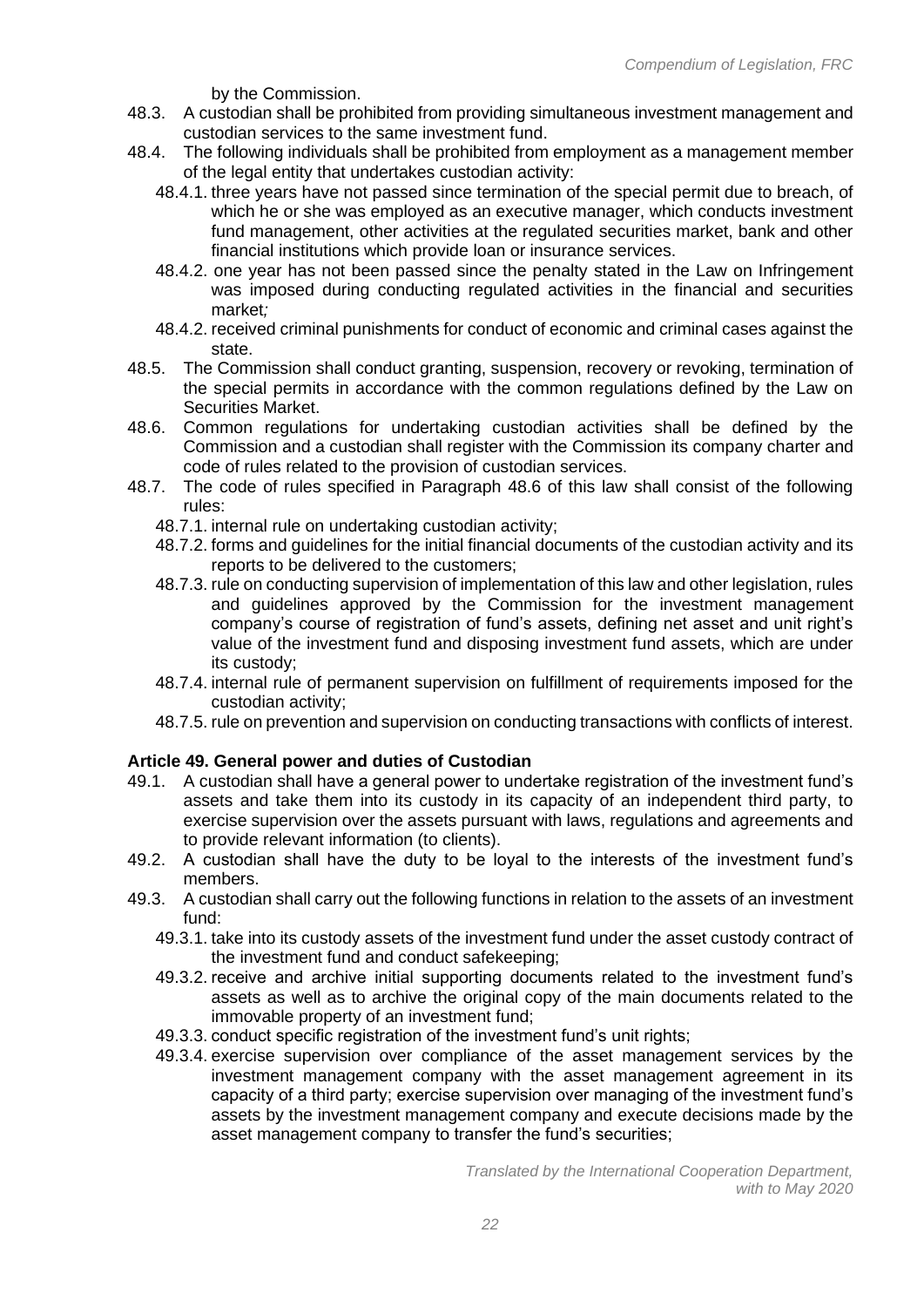- 49.3.5. exercise supervision over accuracy of the investment fund's net asset value, volume, book value of the unit rights and number of unit rights sold and bought back;
- 49.3.6. provide information specified in the laws, rules, and charter of the investment fund to the members of the investment fund, investment management company and other authorized body;
- 49.3.7. provide information to the investment management company necessary for the preparation of information to be delivered to the investment fund members or to the public; and provide information and report delivery service for the investment fund's members on a contractual basis;
- 49.3.8. comply with other requirements defined by this law and other rules approved by the Commission.
- 49.4. A custodian shall have the duty to inform the Commission within three days if it has detected a breach of conduct under this law, regulations approved by the Commission, the fund's charter and regulations, and investment policy by the investment management company and its officials.
- 49.5. Unless it is stated otherwise in the asset custody agreement, the custodian shall not have the power to use or to dispose of investment fund's assets; and pursuant to the asset custody agreement, the custodian shall have a right to receive a fee for its custody services. A custodian shall not be obliged to pay interest for the assets taken in its custody.
- 49.6. A custodian shall register financial instruments and rights certified by such instruments, which are in possession of the investment fund, in the separate accounts.
- 49.7. A custodian may undertake other regulated activities of the securities market in which case the custodian activity shall be organized into a separate unit within the custodian's overall organizational structure.
- 49.8. A custodian may provide services specified in Paragraph 48.1 of this law for the investment management company which undertakes asset management accumulated in the private pension funds and reserve funds of the insurance companies.
- 49.9. A custodian may advise others on custodian activities, its structure, provide information on its fee and simultaneously provide accounting and member registration services for the investment fund.
- 49.10. Only one custodian shall provide custodian service per each investment fund.

## **Article 50. Agreement on Asset Custody**

- 50.1. An agreement on asset custody shall include the following matters:
	- 50.1.1. registration of all assets of the investment fund; if the assets are located overseas, methodology on how to include the registration of those assets;
	- 50.1.2. registration of the investment fund's unit rights and ownership of the unit rights in accordance with the laws and the investment fund's charter;
	- 50.1.3. process of transacting the investment fund's assets;
	- 50.1.4. compliance methodology defined by this law and the fund's charter in conducting asset valuation in relation to the investment fund's asset registration;
	- 50.1.5. conducting supervision over the use of the investment fund's revenues in accordance with the proposals defined in the laws and in the fund's charter;
	- 50.1.6. execution of orders without any delay, provided by the fund and investment management company in relation to the investment fund assets, if those orders have no conflict with this laws and fund's charter;
	- 50.1.7. on asset custody service fees and rule on its payment procedure;
	- 50.1.8. others.
- 50.2. It shall be prohibited to include in the Agreement on Asset Custody any provision toward limiting or releasing the Custodian from its obligations and liability, which are defined in this law and in the fund's charter.

## **Article 51. Termination of Agreement on Asset Custody**

51.1. Agreement on asset custody entered with the investment fund shall terminate on the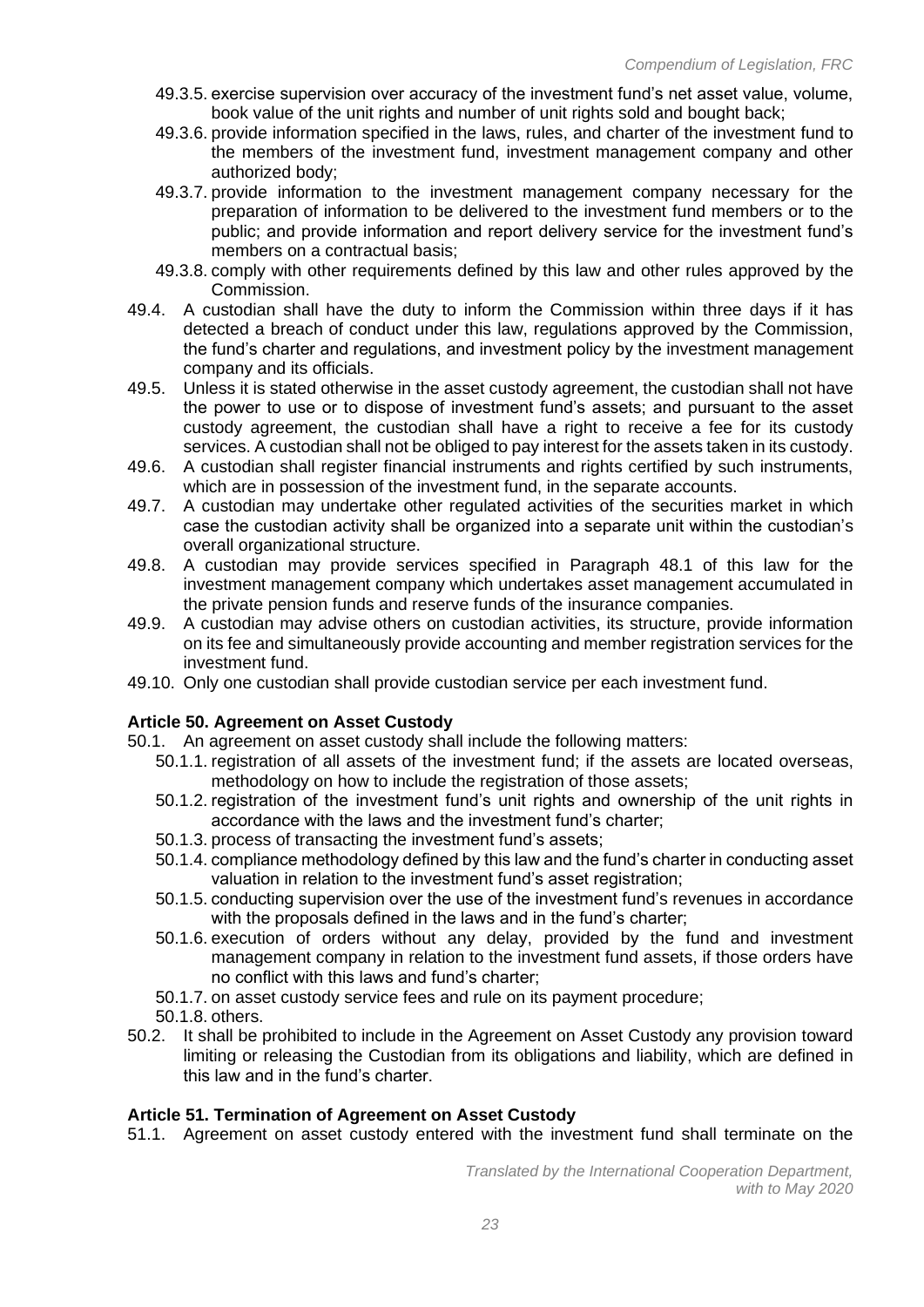following occasions:

- 51.1.1. if it is stated in the agreement, from the day on which parties have mutually agreed;
- 51.1.2. from the day on which the liquidation procedure was completed, if the investment fund is to be liquidated:
- 51.1.3. if the special permit on undertaking custodian activity has been terminated, from the day on which such decision became effective;
- 51.1.4. in case of liquidation of the custodian, from the day on which such decision was issued;
- 51.1.5. from the last day of the agreement term.
- 51.2. An investment fund and an investment management company which manages the assets of the investment fund shall inform the Commission in case of termination of the agreement on asset custody and other agreements entered with the custodian, and the grounds and reasons for such termination shall be stated (to the Commission).

## **Article 52. Supervision over Disposal of Investment Fund Assets**

- 52.1. The Custodian, which provides asset custody service, shall conduct supervision on performance of the obligations of the investment management company such as whether it performs its duties pursuant to this law, other legislation, regulations, guidelines approved by the Commission, the investment fund's charter, (internal) regulation on asset management and investment policy.
- 52.2. If transfer or any other form of disposal of the fund's assets shall be in violation of this law, other legislation, regulations, guidelines approved by the Commission, the investment fund's charter, investment policy, agreements entered with the investment fund and regulations on conducting fund asset's trust management, the Custodian shall be prohibited from providing approval or executing such asset transfer.
- 52.3. If the custodian is in violation of its obligations specified in this Article, the Custodian shall be jointly liable to the members of the investment fund together with the investment management company.

#### **CHAPTER TEN. STATE REGULATION OF INVESTMENT FUNDS**

#### **Article 53. State Central Administrative Body in Charge of Finance and Budget Matters**

- 53.1. The state central administrative body in charge of finance and budget matters shall exercise following authorities in respect with investment fund:
	- 53.1.1. determining state policy on investment funds along with other central state administrative bodies and the Commission, pursuant with the unified investment and economic policy;
	- 53.1.2. cooperating with the Commission and supporting its activities;
	- 53.1.3. other authorities specified by law.

## **Article 54. State Organization in charge of Regulating Investment Funds**

- 54.1. The Commission shall be the body that regulates and supervises investment funds.
- 54.2. Any person connected with the investment fund's operations shall comply with decisions of the Commission issued for the purpose of implementing legislation on investment funds.

#### **Article 55. Authority of the Commission**

- 55.1. The Commission shall have the following authorities with regard to an investment fund:
	- 55.1.1. proposing improvements of the investment legislation and ensuring implementation of the applicable legislation;
	- 55.1.2. adopting and enforcing regulations binding on persons connected with operations of an investment fund for the purpose of ensuring the implementation of the investment fund legislation;
	- 55.1.3. if necessary, taking measures to ensure fairness, efficiency, competitiveness and transparency in the investment fund's operations;
	- 55.1.4. determining conditions and requirements for special permits on undertaking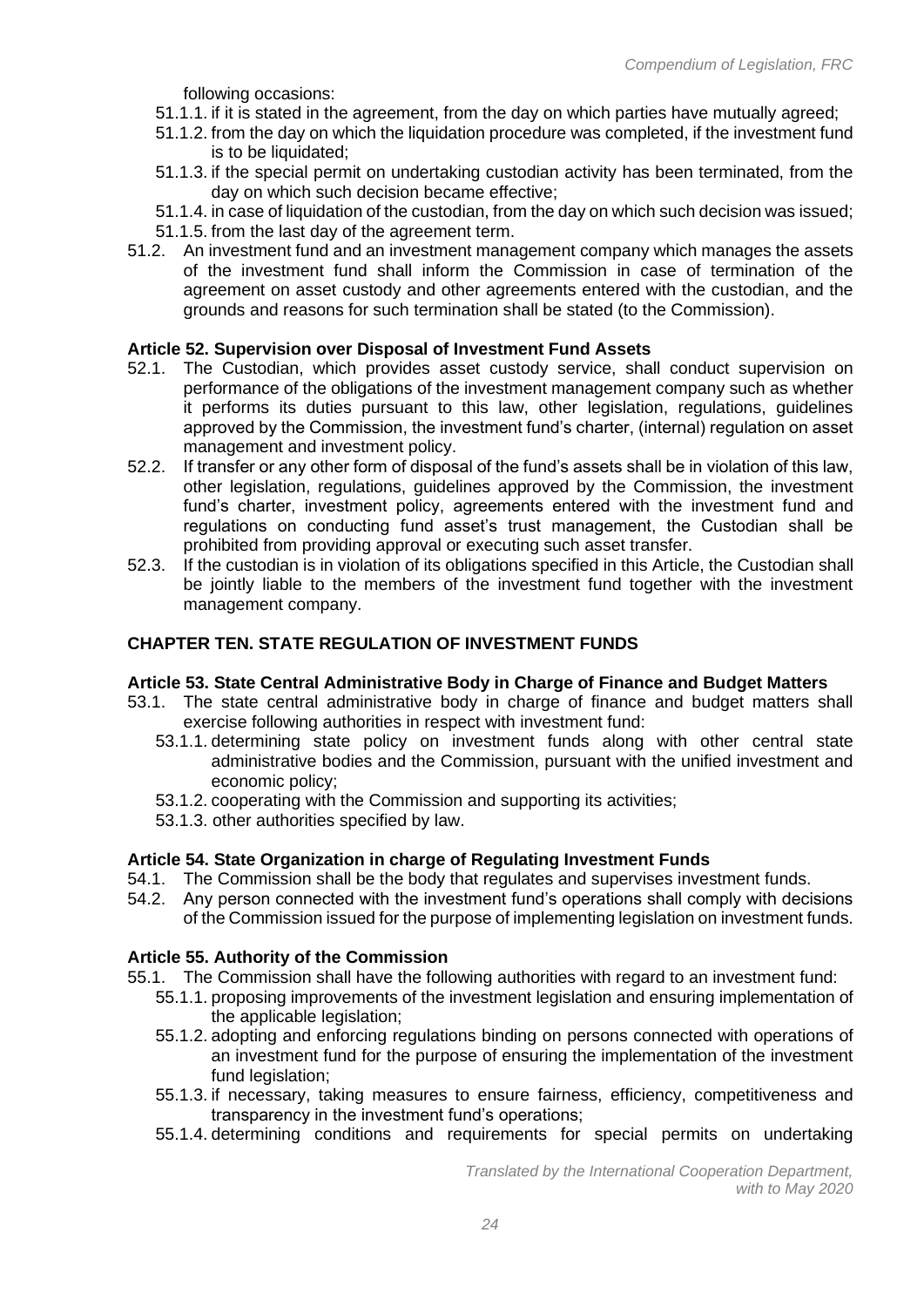investment fund's operations, granting, extending, suspending, reinstating and revoking of special permits;

- 55.1.5. supervising investment fund's operations, issuing orders and instructions for the remedy of violations discovered during inspections and imposing sanctions;
- 55.1.6. determining whether candidates for the management of the investment fund are fit and proper, approving them to act as a governing person and taking measures to remove those who are not fit and proper from the management role;
- 55.1.7. granting permission for trading of the investment fund's securities in Mongolia, suspending the trade temporarily, suspending transactions related with the securities and canceling registration of securities;
- 55.1.8. regulating and monitoring the activities of an investment fund;
- 55.1.9. adopting regulations on merger and acquisition of an investment fund;
- 55.1.10. other authority as determined by Law.

#### **Article 56. Issuing Orders**

- 56.1. The Commission shall have the authority to give orders to regulated entities with regard to operations of an investment fund in the following circumstances:
	- 56.1.1 where it has become necessary to protect the interests of investors;
	- 56.1.2 where it has been determined that its (investment fund's) governing persons have not met fit and proper criteria;
	- 56.1.3 where circumstances have arisen which may lead to potential violations of investment fund legislation or binding regulations issued by the Commission;
	- 56.1.4 where information has been released or disclosed to the public that is false, misleading, incorrect, or contradictory; or
	- 56.1.5 in such other circumstances considered by the Commission as necessary to protect the interests of investors.
- 56.2. Orders issued by the Commission may have content specified in Paragraph 66.2 of the Law on Securities Market.
- 56.3. Orders specified in Paragraph 56.1 of this law shall be valid during the period specified by the Commission.
- 56.4. A person who has been given an order by the Commission shall comply with such order within the prescribed period and shall report its compliance to the Commission in accordance with the applicable procedures.

#### **CHAPTER ELEVEN. MISCELLANEOUS**

#### **Article 57. Sanctions for Violations**

- 57.1. Unless the violation justified criminal liability, an inspector of the Commission shall impose administrative liability in addition to those specified in the Law on Securities Market, on those who are in breach of the laws and regulations on the investment fund:
	- 57.1.1. if activities to be undertaken by the regulated entities have been carried out without the proper special permit, or registration or approval by the Commission, the income obtained from such activities shall be confiscated and a fine shall be imposed on the offending legal entity in tugrugs of an amount equal to 200 – 250 times the minimum monthly wage, or on a governing person of the offending entity in tugrugs of an amount equal to 100 - 150 times the minimum monthly wage;
	- 57.1.2. if, in violation of the requirements specified in Article 19 of this law, incomplete, falsified or misleading information has been included in a prospectus and released to the public, false representations made; amendments have been made to a prospectus without the Commission's consent; or in breach of a regulation to register the prospectus with the Commission as specified in this law, an unregistered prospectus has been disclosed tor offered to the public or advertised, or other type of information has been released to the public for the purpose of raising capital a fine shall be imposed on the offending legal entity in tugrugs of an amount equal to 400 - 450 times